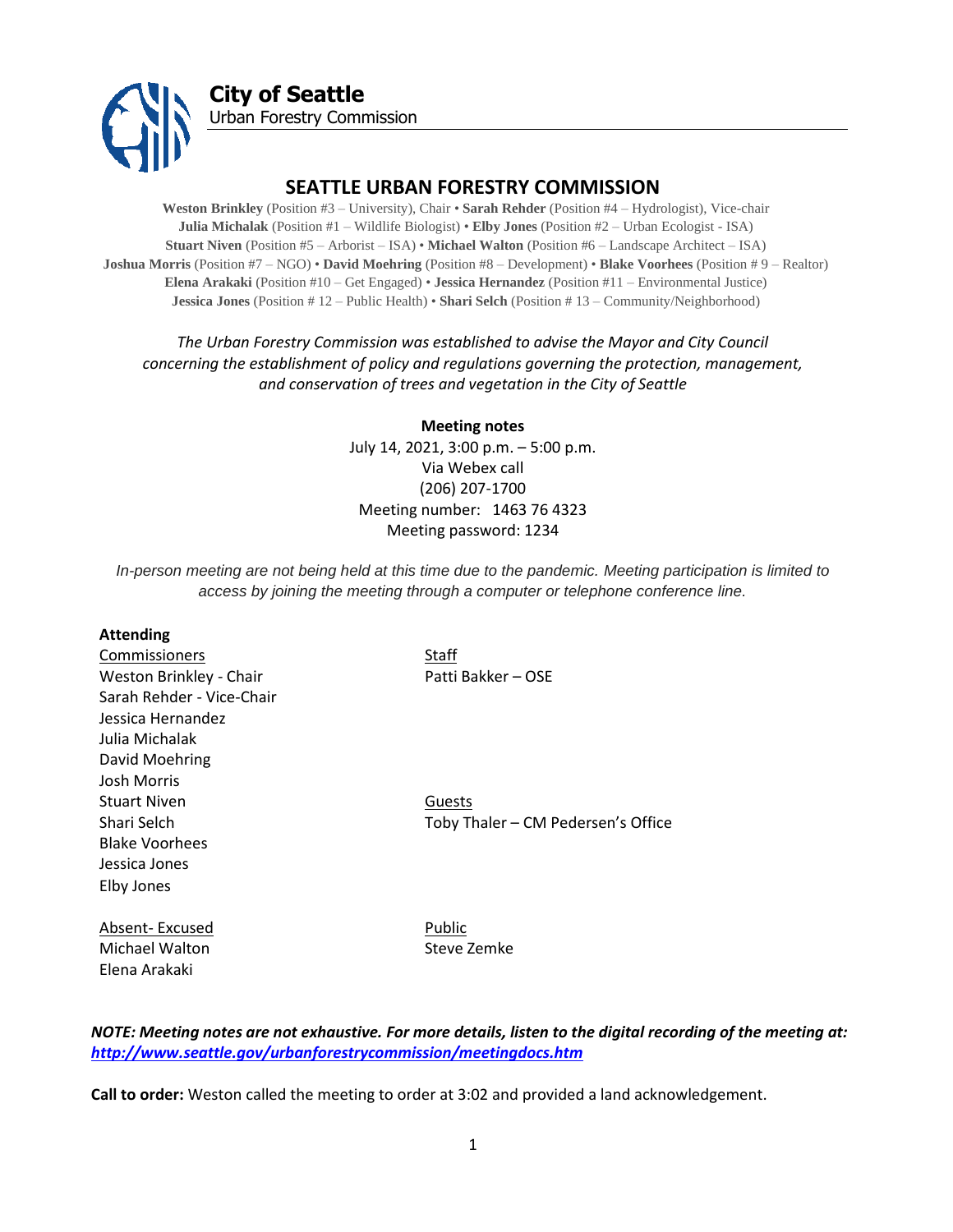### **Public comment:**

Steve Zemke commented that there was a Land Use and Neighborhoods Committee meeting this morning, reminded members that they can provide comment at these meetings and provided comments on tree canopy goals and tree regulations update progress.

## **Chair, Committees, and Coordinator report:**

Patti reported a recent increase in letters received related to tree regulations, updated on the briefing that she and SDCI gave to Council's LUN Committee this morning, and provided notice that sooty bark disease is a topic of activity among the Core Team and urban forestry staff, with the recent article published in the Seattle Times.

Weston discussed the extreme heat the community has been facing, as a topic that the Commission will be covering more as this continues.

### **Green New Deal thank you letter:**

Sarah provided a summary of the draft letter she prepared. Jessica Hernandez provided suggestions on language so that it is less extractive, more supportive, and helps to develop a relationship with the GND team, valuing lived experience over scientific and technical knowledge. Commissioners worked to improve the language by incorporating this feedback, and worked on additional edits.

## **Action: A motion to adopt the letter as amended was made, seconded and approved**

## **SPU restoration work thank you letter:**

Sarah provided a summary of the draft letter she prepared and called out two areas she specifically wanted to work on editing. Commissioners worked on edits to the letter.

### **Action: A motion to adopt the letter as amended was made, seconded and approved.**

# **Yesler Terrace Planned Action Ordinance continued discussion:**

Commissioners discussed Weston's draft letter related to the presentation from SHA. The letter includes recommendations on community engagement and questions the Commission would like more information on. Commissioners worked on edits to the letter, but did not get to a point of finalizing the letter. Stuart would like to get more information on the replacement trees and the volume of canopy expected to be provided with them.

## **Action: A motion to table the letter and revisit at the next meeting was made, seconded and approved.**

# **Seattle/King County heat islands study briefing:**

Jana Dilly from SPU provided this presentation. She outlined the heat impacts the community is currently seeing, the extent of the impacts as they are increasing in recent years, and the inequities of these impacts across the community. This joint project started a few years ago to study and map the temperatures in our urban area. Jana outlined the details of the methodology and the results, and also covered expected next steps to mitigate impacts. The city has applied for a FEMA hazard mitigation grant, and the city and the county have tree planting programs that contribute to this mitigation. In addition to providing trees for planting, the Trees for Neighborhoods program also includes plans for door-to-door outreach in underserved neighborhoods in order to improve the program.

Questions on the presentation included discussion on the supply and demand of the Trees for Neighborhoods program and how to get them into neighborhoods needing more canopy given some challenges of depaving,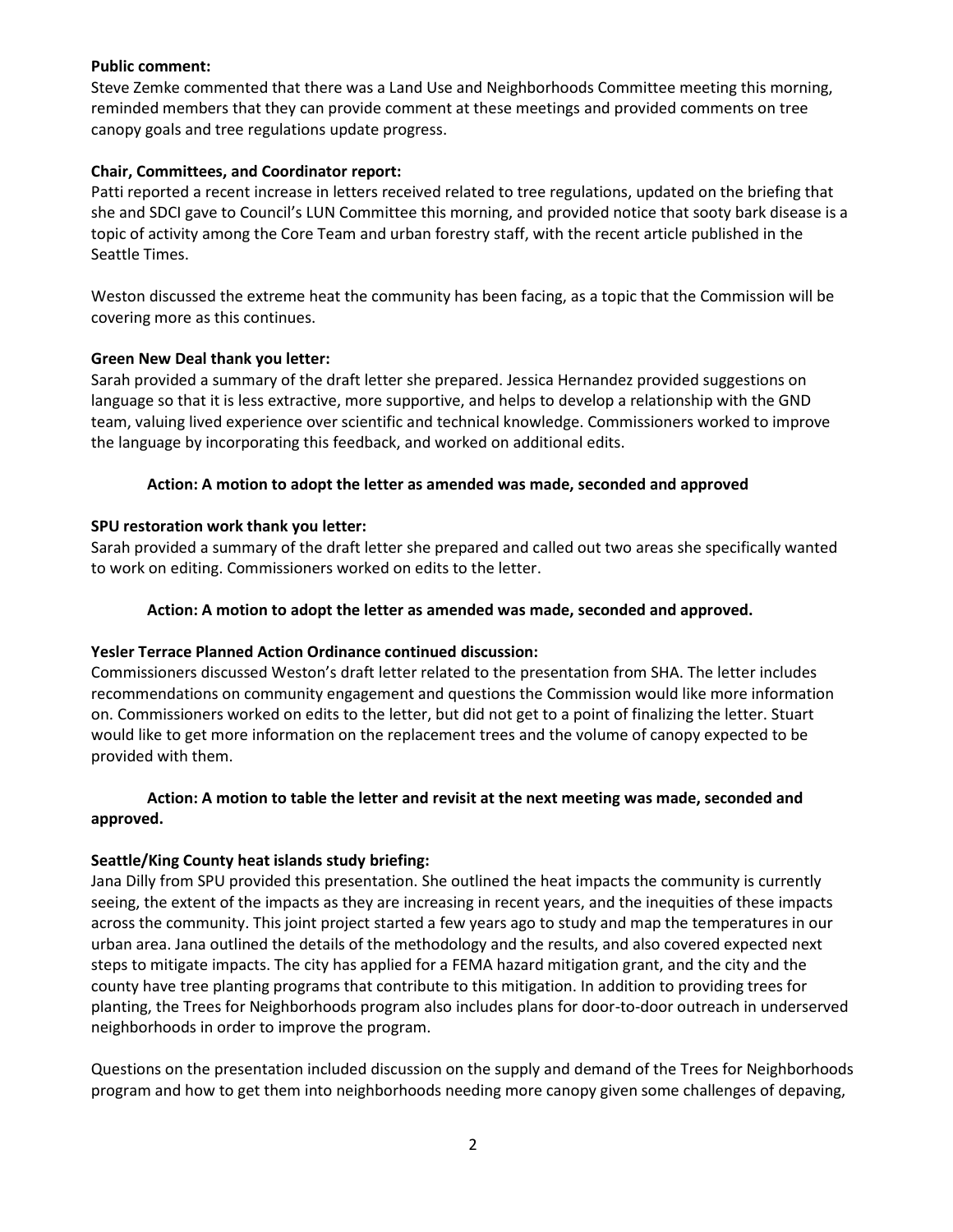etc. David commented that this makes it very clear the difference that trees can make and suggested spreading that important message.

### **Commission Debrief on Presentation:**

Sarah brought up this issue and Weston requested: Paved residential areas - put a pin in to revisit this topic/question

*NOTE: Meeting notes are not exhaustive. For more details, listen to the digital recording of the meeting at: <http://www.seattle.gov/urbanforestrycommission/meetingdocs.htm>*

#### **Public comment:**

Steve Zemke commented that the Yesler Terrace topic will be on the LUN Committee meeting agenda for July 28. Also, regarding the potential for a fee-in-lieu program in Seattle, he noted that Portland's per-inch fee for tree removal has raised more than \$2 million dollars so far that goes toward tree plantings and increasing canopy.

**Adjourn:** The meeting was adjourned at 5:04 PM.

### **Meeting Chat:**

from Steve Zemke to everyone: 4:17 PM SHA Yeslar Terrace Tree Policy will be voted on at next Land Use and Neighborhoods meeting 4th Wed of month.

from Steve Zemke to everyone: 4:26 PM

They discussed this today at the Land Use and Neighborhood Committee Tier 1 trees required a 10:1

replacement. Tier 2 are 1 for 1replacement. They changed the road acess ab

from Steve Zemke to everyone: 4:29 PM

Thay changed the road access and are saving 3 trees that were to be removed.

from Steve Zemke to everyone: 4:31 PM

Strauss is proposing an amendment that the two trees removed would be 3 to 1.

from Dilley, Jana to everyone: 4:46 PM

[https://your.kingcounty.gov/dnrp/climate/documents/2021-summary-report-heat-watch-seattle-king-](https://your.kingcounty.gov/dnrp/climate/documents/2021-summary-report-heat-watch-seattle-king-county.pdf)

### [county.pdf](https://your.kingcounty.gov/dnrp/climate/documents/2021-summary-report-heat-watch-seattle-king-county.pdf)

from Dilley, Jana to everyone: 4:46 PM

[https://www.arcgis.com/apps/webappviewer/index.html?id=84709c65c08a40bbb47d0723ef1c797a&extent](https://www.arcgis.com/apps/webappviewer/index.html?id=84709c65c08a40bbb47d0723ef1c797a&extent=-13604644.7965%2C6019787.1095%2C-13561266.7829%2C6046616.5065%2C102100) [=-13604644.7965%2C6019787.1095%2C-13561266.7829%2C6046616.5065%2C102100](https://www.arcgis.com/apps/webappviewer/index.html?id=84709c65c08a40bbb47d0723ef1c797a&extent=-13604644.7965%2C6019787.1095%2C-13561266.7829%2C6046616.5065%2C102100)

from Dilley, Jana to everyone: 4:51 PM

Trees for Neighborhoods link[: http://www.seattle.gov/trees/planting-and-care/trees-for-neighborhoods](http://www.seattle.gov/trees/planting-and-care/trees-for-neighborhoods)

from Joshua Morris | Seattle Audubon to everyone: 5:02 PM

Thanks, Jana!

from Blake Voorhees to everyone: 5:02 PM

Thank you, Jana!

**Public input: (see next page and posted notes):**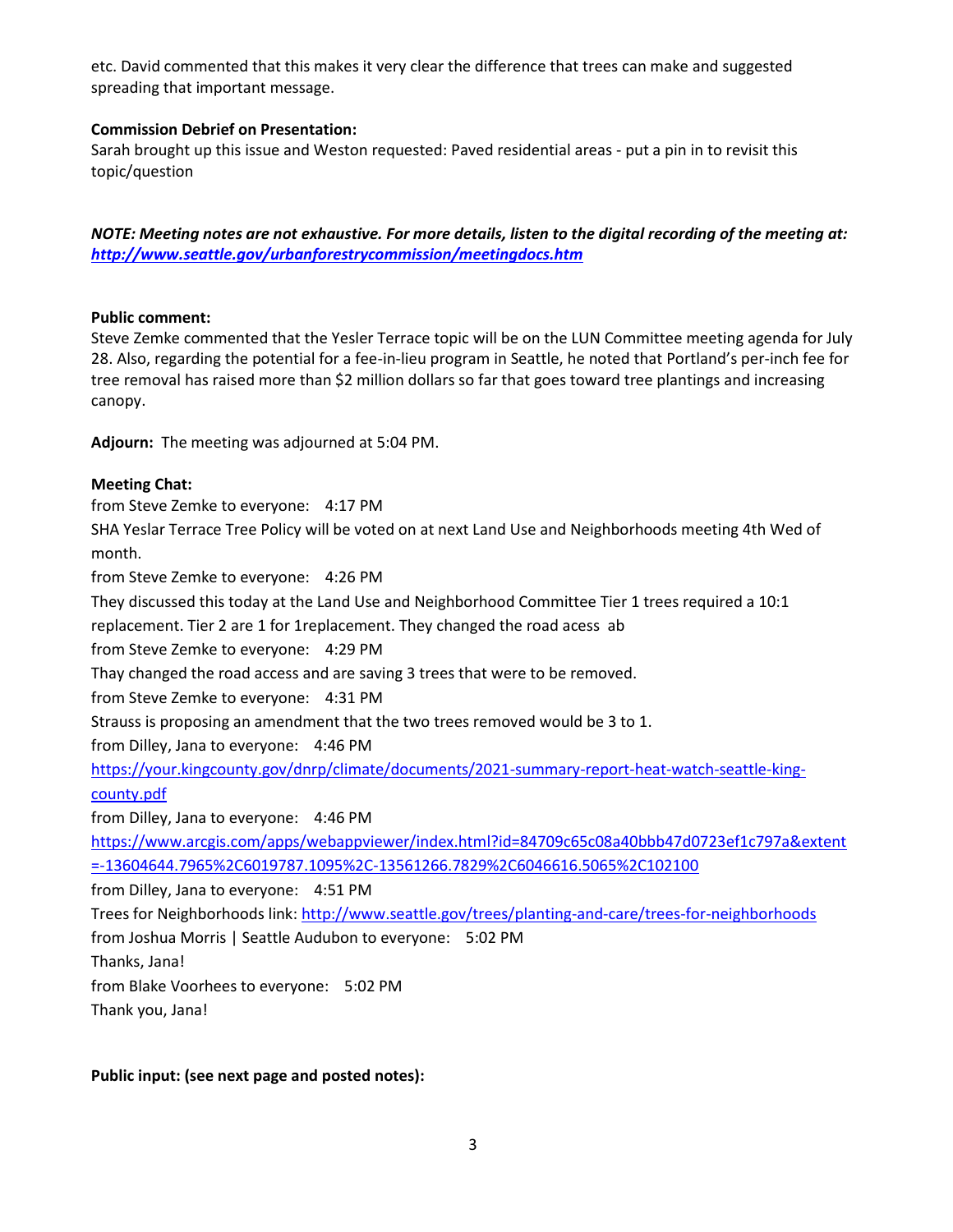From: Rosa Vissers <info@email.actionnetwork.org> **Sent:** Wednesday, July 7, 2021 8:56 PM **To:** Bakker, Patricia <Patricia.Bakker@seattle.gov> **Subject:** End the delay! Adopt, with amendments, SDCI's Director's Rule 13-2020

Urban Forestry Commission Coordinator Patti Bakker,

As recent record temperatures have demonstrated, the climate crisis is real. Trees are a buffer to help reduce extreme temperature impacts in urban areas. I am seeing trees disappear almost every week in my neighborhood (upper Fremont) as developers build new buildings.

Please adopt, with the amendments recommended by the Seattle Urban Forestry Commission, SDCI's Director's Rule 13-2020 (Designation of Exceptional and Significant Trees, Tree Protection, Retention, and Tree Removal during land division, including tree service provider requirements).

Seattle must move forward now, without the delay urged by some, in adopting this updated Director's Rule with the amendments proposed below. This process of increasing protection for our urban forest was first proposed by the Seattle City Council 12 years ago and is long overdue.

The following updates as proposed in the draft Director's Rule are great steps forward:

• Reducing the upper threshold on exceptional trees to 24 inches in diameter at standard height (DSH) from 30 inches

• Designating trees 6 inches DSH and larger as protected trees, starting in the platting and short platting process

• Requiring Tree Care Providers to register with the City as the Seattle Dept. of Transportation already requires

• Continuing protection of tree groves as exceptional trees, even if a tree is removed from the grove

• Making clear that all exceptional trees removed during development must be replaced per SMC 25.11.090

• Tightening tree removal requirements for exceptional trees as hazard trees

The following changes to the draft Director's Rule are needed:

• Change Subject Title to remove words "land division" and replace with "Development"

• PURPOSE AND BACKGROUND. add "SMC 23 requires that all trees 6 inches DSH and larger must be indicated on all site plans throughout the platting and sub-platting process, and that projects must be designed to maximize the retention of existing trees. This requirement continues throughout any subsequent development on all lots in all zones in the city."

• SECTION 1. Reduce the number of trees and sizes required to be a tree grove. Kirkland, Woodinville, and Duvall all define a tree grove as "a group of 3 or more significant trees with overlapping or touching crowns." Include street trees in groves.

• Add "Significant trees may become exceptional as they grow in size. They are future replacements in the urban forest for exceptional trees when they die. Development projects must be designed to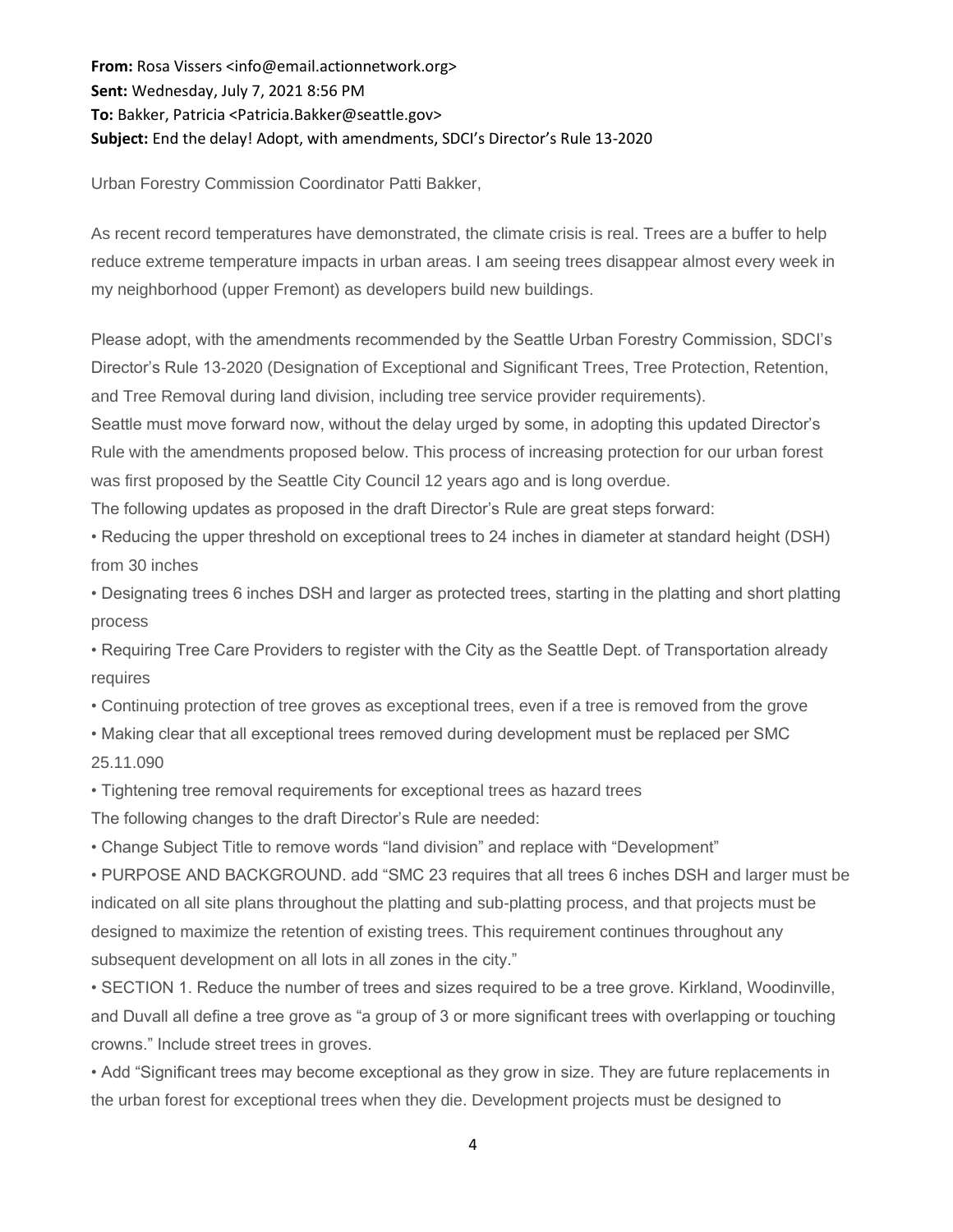maximize the retention of both exceptional and significant trees to maintain a diversity of tree species and ages."

• Add "All replacement trees regardless of size are protected trees and can't be removed."

• SECTION 2. Change the heading to "TREE PROTECTION". Remove references to "Exceptional Trees" only and change to "Trees". e.g., change "Exceptional Tree Protection Areas" to "Tree Protection Areas". • SECTION 4. Add "The Director shall have the authority to allow replacement trees on both public and private property to meet the goals and objectives of race and social justice under Seattle's Equity and Environment Initiative."

• Under SMC 25.11.090 the Director has the authority to require "one or more trees" to be planted as replacement trees for removed exceptional trees during development. The number of trees required should increase with the size of the tree removed, with a goal to achieve equivalent canopy area and volume in 25 years. Any in-lieu fee must also rise as the size of the removed tree increases. The city can not wait 80 years to replace an 80-year-old western red cedar tree and expect to maintain its canopy goals as large exceptional trees are removed during development.

• SECTION 5. SEPA requirements under SMC 25.05.675 N are for protecting special habitats and need to be considered at the beginning of the development process. The language of this SEPA code section should be included in the Director's Rule to be certain that the code is complied with.

• SECTION 6. SDCI should adopt SDOT's registration process and requirements to assist Tree Care Providers in complying with city code and regulations. Reduce the number of citations that will remove a Tree Care Provider from being registered with the city to no more than 2 per year. Require annual registration same as Seattle business licenses require. Require that Tree Care Provider companies have a WA State contractor's license to ensure they have workers' compensation. Require they have a certificate of insurance that lists the city as an additional insured so the city cannot be sued. Require that all jobs either have a certified arborist on the work site or that they have visited the site and officially sign off on the specific work being done.

Thank you for protecting our urban forest. Let's try to keep our city green and cool.

Rosa Vissers [rosavissers@gmail.com](mailto:rosavissers@gmail.com) 4265B Linden Ave N Seattle , Washington 98103

**From:** Howard Kuo <info@email.actionnetwork.org> **Sent:** Thursday, July 8, 2021 7:10 AM **To:** Bakker, Patricia <Patricia.Bakker@seattle.gov> **Subject:** End the delay! Adopt, with amendments, SDCI's Director's Rule 13-2020

Urban Forestry Commission Coordinator Patti Bakker,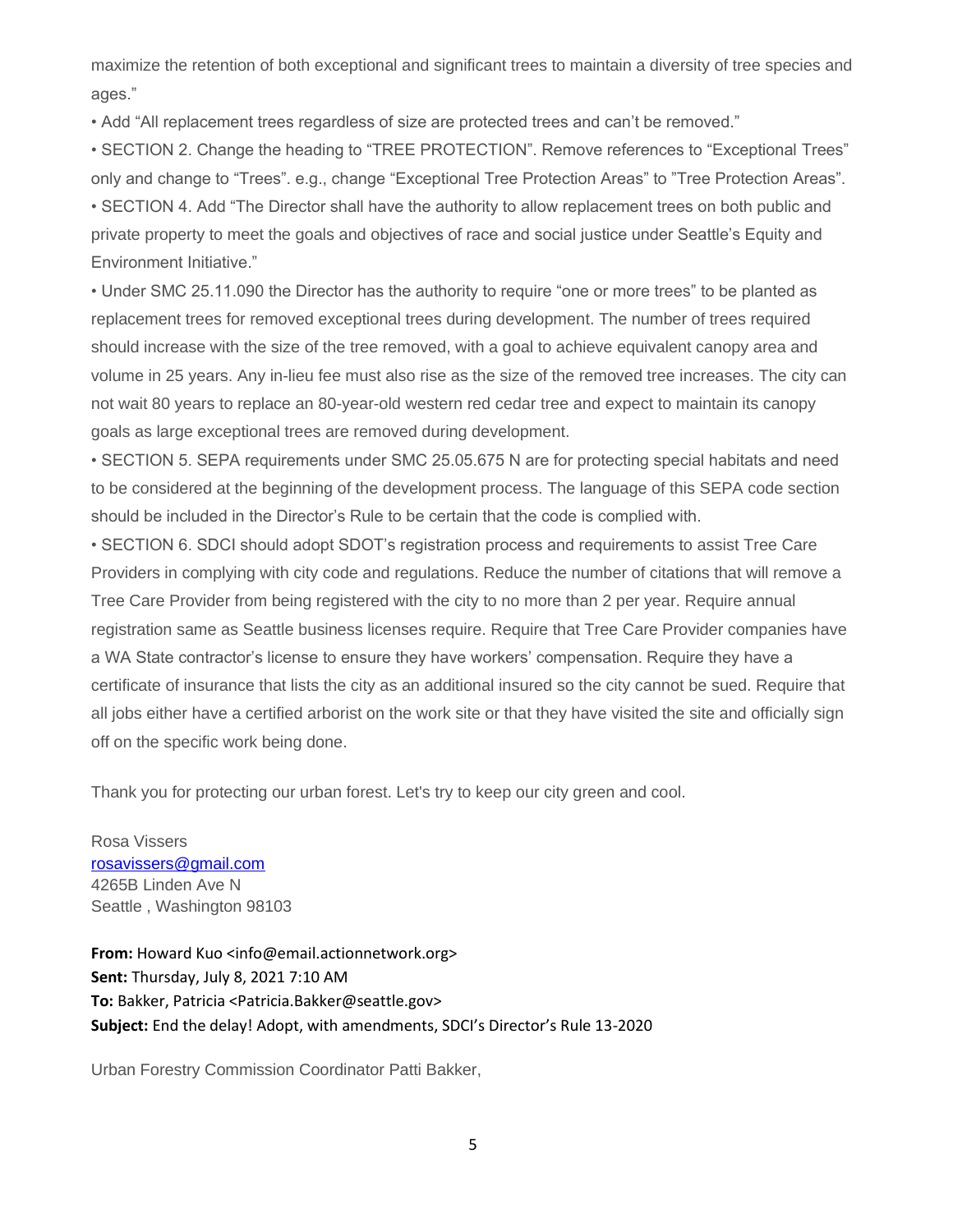As recent record temperatures have demonstrated, the climate crisis is real. Trees are a buffer to help reduce extreme temperature impacts in urban areas.

Please adopt, with the amendments recommended by the Seattle Urban Forestry Commission, SDCI's Director's Rule 13-2020 (Designation of Exceptional and Significant Trees, Tree Protection, Retention, and Tree Removal during land division, including tree service provider requirements).

Seattle must move forward now, without the delay urged by some, in adopting this updated Director's Rule with the amendments proposed below. This process of increasing protection for our urban forest was first proposed by the Seattle City Council 12 years ago and is long overdue.

The following updates as proposed in the draft Director's Rule are great steps forward:

• Reducing the upper threshold on exceptional trees to 24 inches in diameter at standard height (DSH) from 30 inches

• Designating trees 6 inches DSH and larger as protected trees, starting in the platting and short platting process

• Requiring Tree Care Providers to register with the City as the Seattle Dept. of Transportation already requires

• Continuing protection of tree groves as exceptional trees, even if a tree is removed from the grove

• Making clear that all exceptional trees removed during development must be replaced per SMC 25.11.090

• Tightening tree removal requirements for exceptional trees as hazard trees

The following changes to the draft Director's Rule are needed:

• Change Subject Title to remove words "land division" and replace with "Development"

• PURPOSE AND BACKGROUND. add "SMC 23 requires that all trees 6 inches DSH and larger must be indicated on all site plans throughout the platting and sub-platting process, and that projects must be designed to maximize the retention of existing trees. This requirement continues throughout any subsequent development on all lots in all zones in the city."

• SECTION 1. Reduce the number of trees and sizes required to be a tree grove. Kirkland, Woodinville, and Duvall all define a tree grove as "a group of 3 or more significant trees with overlapping or touching crowns." Include street trees in groves.

• Add "Significant trees may become exceptional as they grow in size. They are future replacements in the urban forest for exceptional trees when they die. Development projects must be designed to maximize the retention of both exceptional and significant trees to maintain a diversity of tree species and ages."

• Add "All replacement trees regardless of size are protected trees and can't be removed."

• SECTION 2. Change the heading to "TREE PROTECTION". Remove references to "Exceptional Trees" only and change to "Trees". e.g., change "Exceptional Tree Protection Areas" to "Tree Protection Areas". • SECTION 4. Add "The Director shall have the authority to allow replacement trees on both public and private property to meet the goals and objectives of race and social justice under Seattle's Equity and Environment Initiative."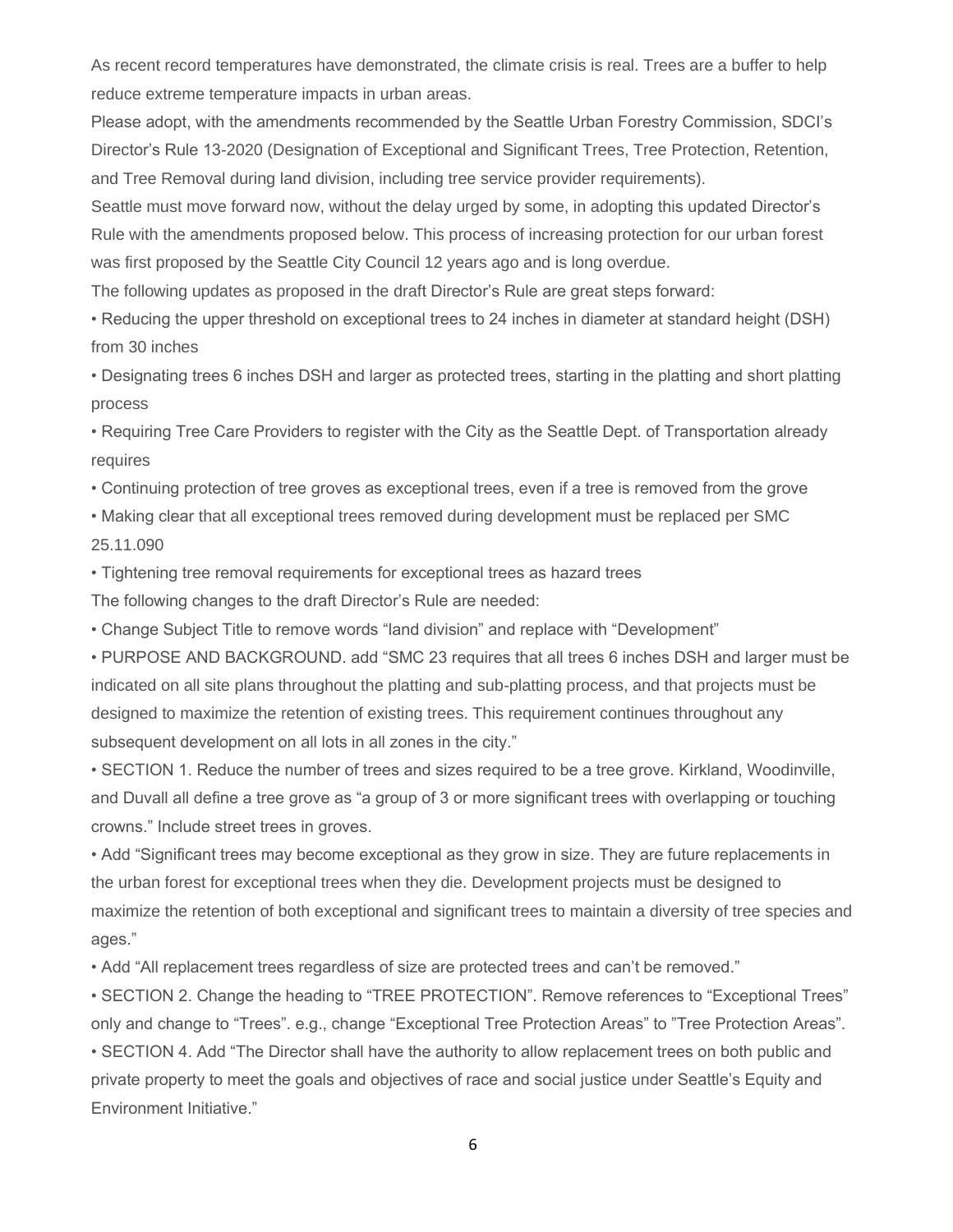• Under SMC 25.11.090 the Director has the authority to require "one or more trees" to be planted as replacement trees for removed exceptional trees during development. The number of trees required should increase with the size of the tree removed, with a goal to achieve equivalent canopy area and volume in 25 years. Any in-lieu fee must also rise as the size of the removed tree increases. The city can not wait 80 years to replace an 80-year-old western red cedar tree and expect to maintain its canopy goals as large exceptional trees are removed during development.

• SECTION 5. SEPA requirements under SMC 25.05.675 N are for protecting special habitats and need to be considered at the beginning of the development process. The language of this SEPA code section should be included in the Director's Rule to be certain that the code is complied with.

• SECTION 6. SDCI should adopt SDOT's registration process and requirements to assist Tree Care Providers in complying with city code and regulations. Reduce the number of citations that will remove a Tree Care Provider from being registered with the city to no more than 2 per year. Require annual registration same as Seattle business licenses require. Require that Tree Care Provider companies have a WA State contractor's license to ensure they have workers' compensation. Require they have a certificate of insurance that lists the city as an additional insured so the city cannot be sued. Require that all jobs either have a certified arborist on the work site or that they have visited the site and officially sign off on the specific work being done.

Thank you for protecting our urban forest.

Howard Kuo [howard.c.kuo@gmail.com](mailto:howard.c.kuo@gmail.com) Linden Ave N, 4265B Seattle, Washington 98103

**From:** Vivian Korneliussen <info@email.actionnetwork.org> **Sent:** Thursday, July 8, 2021 10:32 PM **To:** Bakker, Patricia <Patricia.Bakker@seattle.gov> **Subject:** End the delay! Adopt, with amendments, SDCI's Director's Rule 13-2020

#### **CAUTION: External Email**

Urban Forestry Commission Coordinator Patti Bakker,

As recent record temperatures have demonstrated, the climate crisis is real. Trees are a buffer to help reduce extreme temperature impacts in urban areas.

Please adopt, with the amendments recommended by the Seattle Urban Forestry Commission, SDCI's Director's Rule 13-2020 (Designation of Exceptional and Significant Trees, Tree Protection, Retention, and Tree Removal during land division, including tree service provider requirements).

Seattle must move forward now, without the delay urged by some, in adopting this updated Director's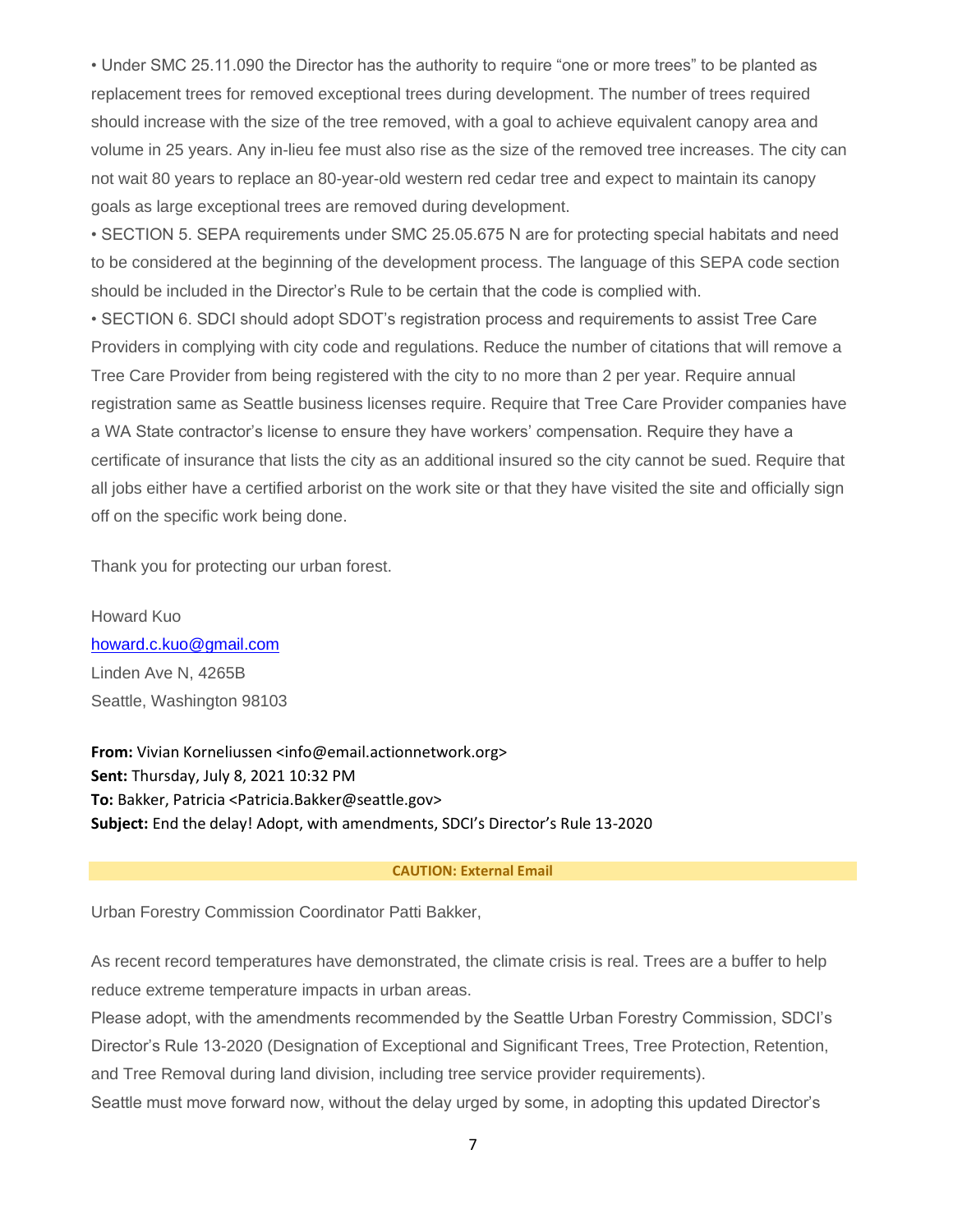Rule with the amendments proposed below. This process of increasing protection for our urban forest was first proposed by the Seattle City Council 12 years ago and is long overdue.

The following updates as proposed in the draft Director's Rule are great steps forward:

• Reducing the upper threshold on exceptional trees to 24 inches in diameter at standard height (DSH) from 30 inches

• Designating trees 6 inches DSH and larger as protected trees, starting in the platting and short platting process

• Requiring Tree Care Providers to register with the City as the Seattle Dept. of Transportation already requires

• Continuing protection of tree groves as exceptional trees, even if a tree is removed from the grove

• Making clear that all exceptional trees removed during development must be replaced per SMC 25.11.090

• Tightening tree removal requirements for exceptional trees as hazard trees

The following changes to the draft Director's Rule are needed:

• Change Subject Title to remove words "land division" and replace with "Development"

• PURPOSE AND BACKGROUND. add "SMC 23 requires that all trees 6 inches DSH and larger must be indicated on all site plans throughout the platting and sub-platting process, and that projects must be designed to maximize the retention of existing trees. This requirement continues throughout any subsequent development on all lots in all zones in the city."

• SECTION 1. Reduce the number of trees and sizes required to be a tree grove. Kirkland, Woodinville, and Duvall all define a tree grove as "a group of 3 or more significant trees with overlapping or touching crowns." Include street trees in groves.

• Add "Significant trees may become exceptional as they grow in size. They are future replacements in the urban forest for exceptional trees when they die. Development projects must be designed to maximize the retention of both exceptional and significant trees to maintain a diversity of tree species and ages."

• Add "All replacement trees regardless of size are protected trees and can't be removed."

• SECTION 2. Change the heading to "TREE PROTECTION". Remove references to "Exceptional Trees" only and change to "Trees". e.g., change "Exceptional Tree Protection Areas" to "Tree Protection Areas".

• SECTION 4. Add "The Director shall have the authority to allow replacement trees on both public and private property to meet the goals and objectives of race and social justice under Seattle's Equity and Environment Initiative."

• Under SMC 25.11.090 the Director has the authority to require "one or more trees" to be planted as replacement trees for removed exceptional trees during development. The number of trees required should increase with the size of the tree removed, with a goal to achieve equivalent canopy area and volume in 25 years. Any in-lieu fee must also rise as the size of the removed tree increases. The city can not wait 80 years to replace an 80-year-old western red cedar tree and expect to maintain its canopy goals as large exceptional trees are removed during development.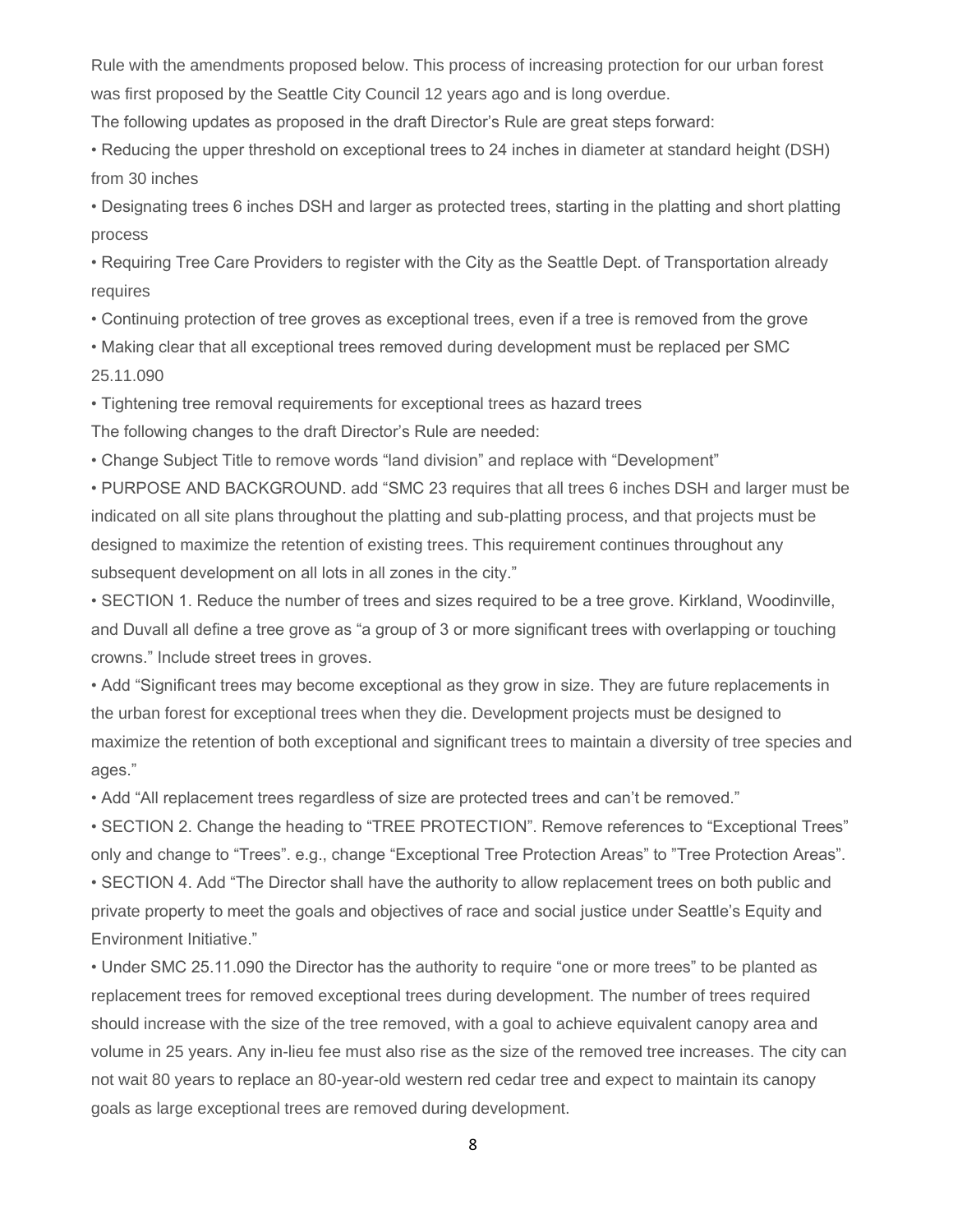• SECTION 5. SEPA requirements under SMC 25.05.675 N are for protecting special habitats and need to be considered at the beginning of the development process. The language of this SEPA code section should be included in the Director's Rule to be certain that the code is complied with.

• SECTION 6. SDCI should adopt SDOT's registration process and requirements to assist Tree Care Providers in complying with city code and regulations. Reduce the number of citations that will remove a Tree Care Provider from being registered with the city to no more than 2 per year. Require annual registration same as Seattle business licenses require. Require that Tree Care Provider companies have a WA State contractor's license to ensure they have workers' compensation. Require they have a certificate of insurance that lists the city as an additional insured so the city cannot be sued. Require that all jobs either have a certified arborist on the work site or that they have visited the site and officially sign off on the specific work being done.

Adopt Director's Rule 13-2020 now, with the amendments proposed by the Seattle Urban Forestry Commission which would significantly increase the urgently needed protection for trees in Seattle for Exceptional and Significant Trees. Why has the draft rule not been adopted yet? Let adopt Seattle Urban Forestry Commission, Director's Rule 13-2020 now! Thank you for protecting our urban forest.

Vivian Korneliussen [qagrizzly72@yahoo.com](mailto:qagrizzly72@yahoo.com) 917 N 178th St Shoreline , Washington 98133

**From:** Kara Lucca <kara@luccafamily.org> **Sent:** Friday, July 9, 2021 8:12 AM **To:** Bakker, Patricia <Patricia.Bakker@seattle.gov> **Subject:** Please end the delay! Adopt, with amendments, SDCI's Director's Rule 13-2020

#### **CAUTION: External Email**

Urban Forestry Commission Coordinator Patti Bakker,

We all suffered in the recent record temperatures, and your action is needed to help with the climate crisis. Trees are a buffer to help reduce extreme temperature impacts in urban areas.

I urge you to please adopt, with the amendments recommended by the Seattle Urban Forestry Commission, SDCI's Director's Rule 13-2020 (Designation of Exceptional and Significant Trees, Tree Protection, Retention, and Tree Removal during land division, including tree service provider requirements).

Seattle must move forward now, without the delay urged by some, in adopting this updated Director's Rule with the amendments proposed below. This process of increasing protection for our urban forest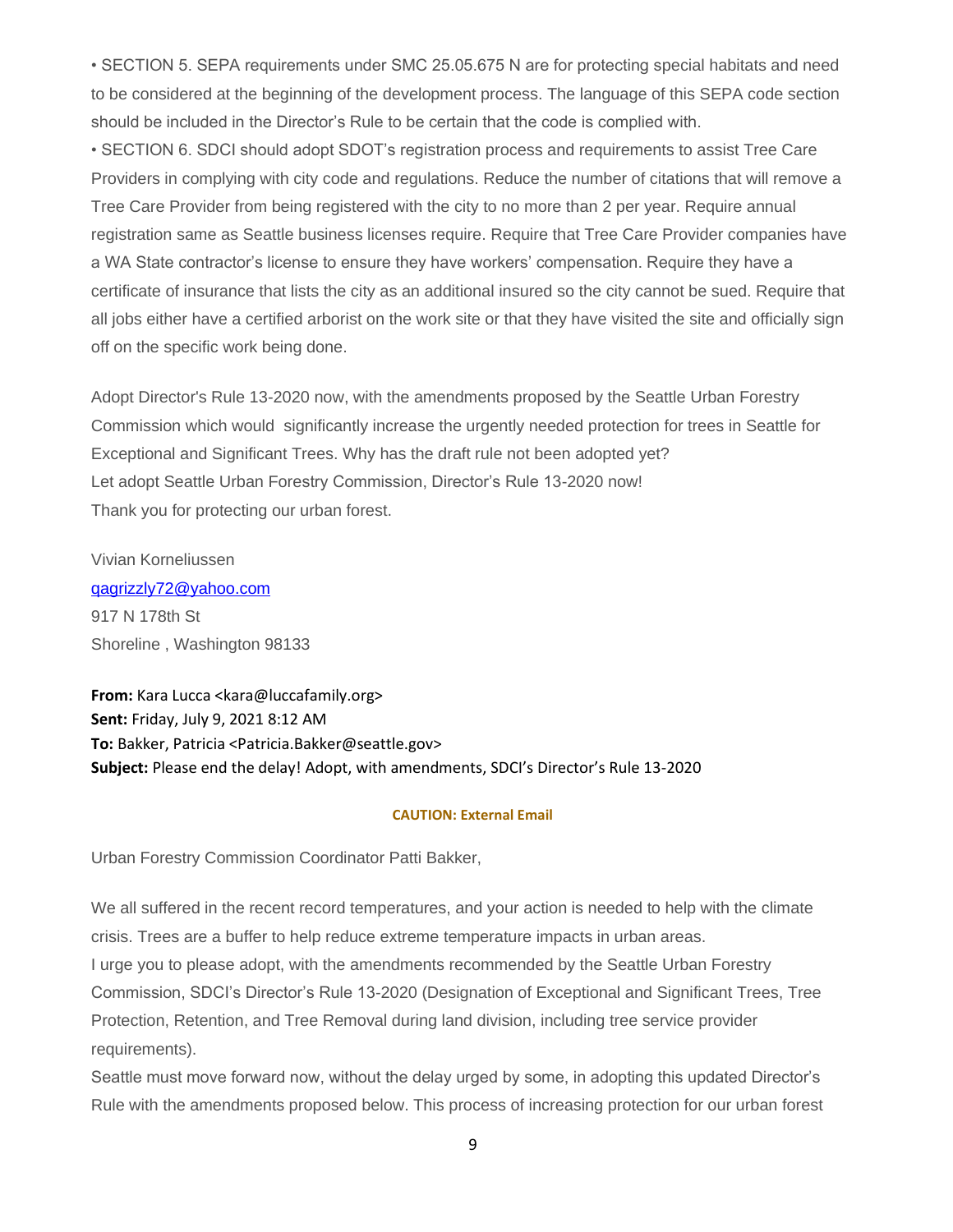was first proposed by the Seattle City Council 12 years ago and is long overdue.

The following updates as proposed in the draft Director's Rule are great steps forward:

• Reducing the upper threshold on exceptional trees to 24 inches in diameter at standard height (DSH) from 30 inches

• Designating trees 6 inches DSH and larger as protected trees, starting in the platting and short platting process

• Requiring Tree Care Providers to register with the City as the Seattle Dept. of Transportation already requires

• Continuing protection of tree groves as exceptional trees, even if a tree is removed from the grove

• Making clear that all exceptional trees removed during development must be replaced per SMC 25.11.090

• Tightening tree removal requirements for exceptional trees as hazard trees

The following changes to the draft Director's Rule are needed:

• Change Subject Title to remove words "land division" and replace with "Development"

• PURPOSE AND BACKGROUND. add "SMC 23 requires that all trees 6 inches DSH and larger must be indicated on all site plans throughout the platting and sub-platting process, and that projects must be designed to maximize the retention of existing trees. This requirement continues throughout any subsequent development on all lots in all zones in the city."

• SECTION 1. Reduce the number of trees and sizes required to be a tree grove. Kirkland, Woodinville, and Duvall all define a tree grove as "a group of 3 or more significant trees with overlapping or touching crowns." Include street trees in groves.

• Add "Significant trees may become exceptional as they grow in size. They are future replacements in the urban forest for exceptional trees when they die. Development projects must be designed to maximize the retention of both exceptional and significant trees to maintain a diversity of tree species and ages."

• Add "All replacement trees regardless of size are protected trees and can't be removed."

• SECTION 2. Change the heading to "TREE PROTECTION". Remove references to "Exceptional Trees" only and change to "Trees". e.g., change "Exceptional Tree Protection Areas" to "Tree Protection Areas". • SECTION 4. Add "The Director shall have the authority to allow replacement trees on both public and private property to meet the goals and objectives of race and social justice under Seattle's Equity and Environment Initiative."

• Under SMC 25.11.090 the Director has the authority to require "one or more trees" to be planted as replacement trees for removed exceptional trees during development. The number of trees required should increase with the size of the tree removed, with a goal to achieve equivalent canopy area and volume in 25 years. Any in-lieu fee must also rise as the size of the removed tree increases. The city can not wait 80 years to replace an 80-year-old western red cedar tree and expect to maintain its canopy goals as large exceptional trees are removed during development.

• SECTION 5. SEPA requirements under SMC 25.05.675 N are for protecting special habitats and need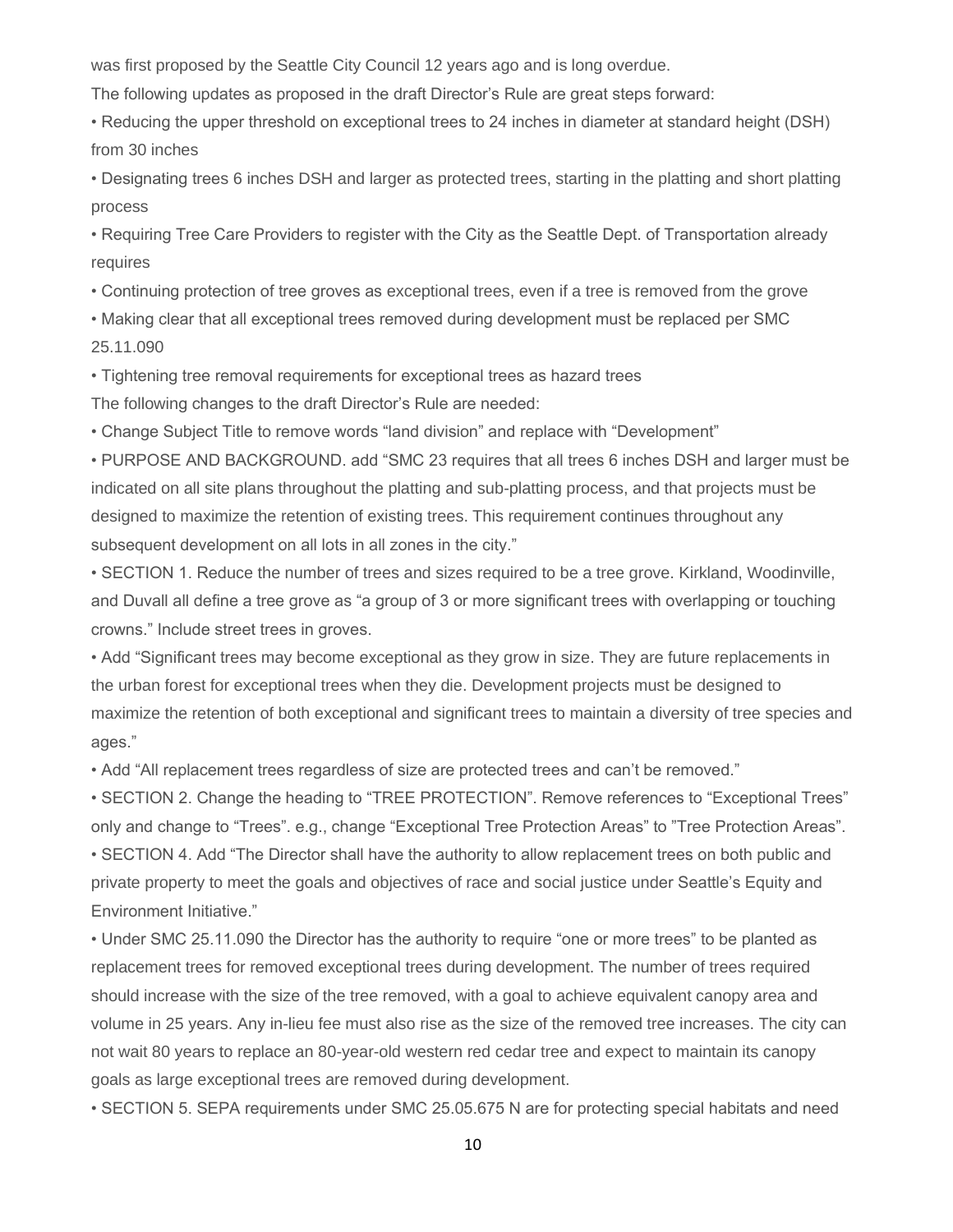to be considered at the beginning of the development process. The language of this SEPA code section should be included in the Director's Rule to be certain that the code is complied with.

• SECTION 6. SDCI should adopt SDOT's registration process and requirements to assist Tree Care Providers in complying with city code and regulations. Reduce the number of citations that will remove a Tree Care Provider from being registered with the city to no more than 2 per year. Require annual registration same as Seattle business licenses require. Require that Tree Care Provider companies have a WA State contractor's license to ensure they have workers' compensation. Require they have a certificate of insurance that lists the city as an additional insured so the city cannot be sued. Require that all jobs either have a certified arborist on the work site or that they have visited the site and officially sign off on the specific work being done.

Thank you for protecting our precious, vital urban forest.

Kara Lucca [kara@luccafamily.org](mailto:kara@luccafamily.org) 3933 SW Ida Street Seattle, Washington 98136

**From:** Christine Cave <info@email.actionnetwork.org> **Sent:** Friday, July 9, 2021 4:46 PM **To:** Bakker, Patricia <Patricia.Bakker@seattle.gov> **Subject:** End the delay! Adopt, with amendments, SDCI's Director's Rule 13-2020

### **CAUTION: External Email**

Urban Forestry Commission Coordinator Patti Bakker,

As recent record temperatures have demonstrated, the climate crisis is real. Trees are a buffer to help reduce extreme temperature impacts in urban areas.

Please adopt, with the amendments recommended by the Seattle Urban Forestry Commission, SDCI's Director's Rule 13-2020 (Designation of Exceptional and Significant Trees, Tree Protection, Retention, and Tree Removal during land division, including tree service provider requirements).

Seattle must move forward now, without the delay urged by some, in adopting this updated Director's Rule with the amendments proposed below. This process of increasing protection for our urban forest was first proposed by the Seattle City Council 12 years ago and is long overdue.

The following updates as proposed in the draft Director's Rule are great steps forward:

• Reducing the upper threshold on exceptional trees to 24 inches in diameter at standard height (DSH) from 30 inches

• Designating trees 6 inches DSH and larger as protected trees, starting in the platting and short platting process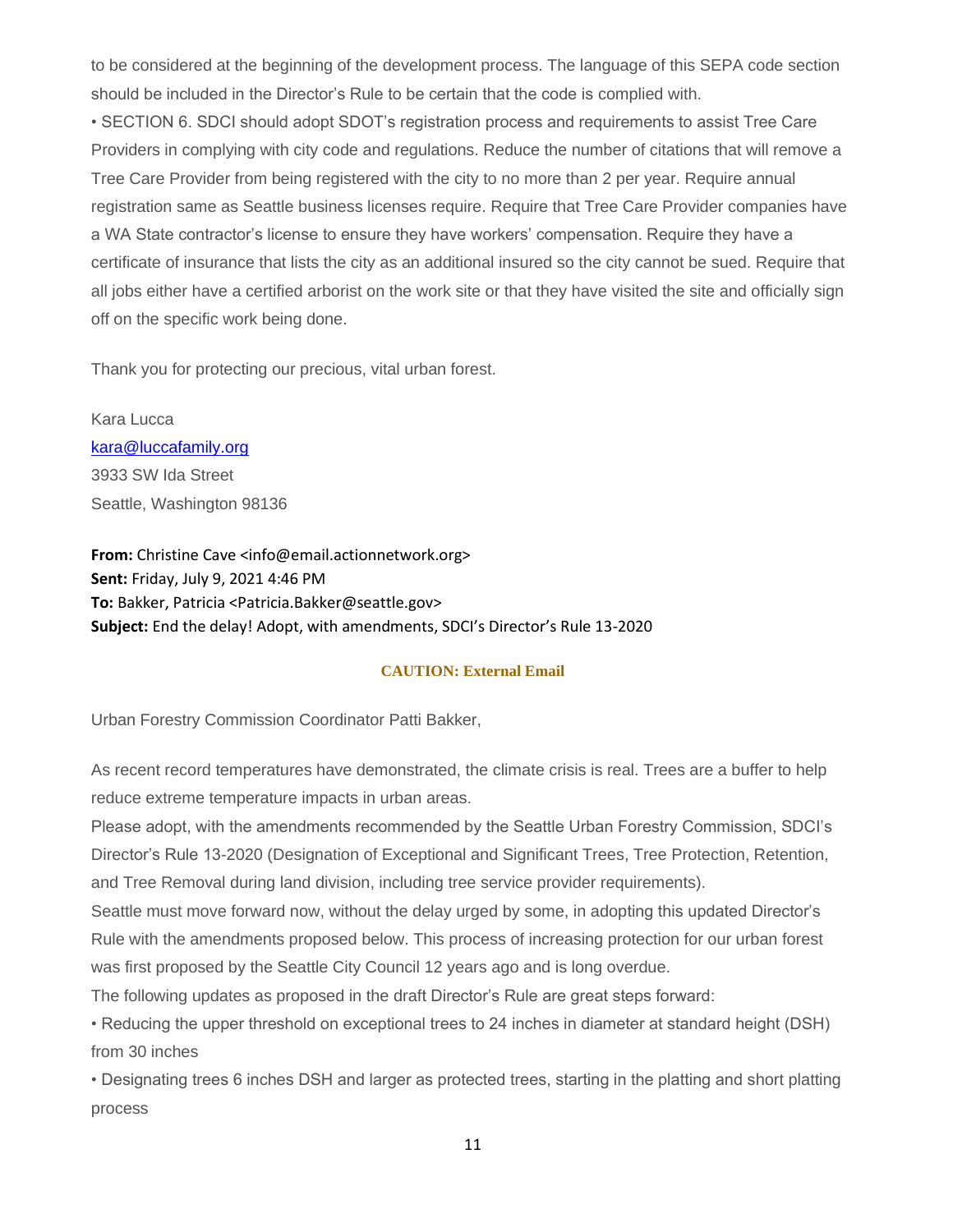• Requiring Tree Care Providers to register with the City as the Seattle Dept. of Transportation already requires

• Continuing protection of tree groves as exceptional trees, even if a tree is removed from the grove

• Making clear that all exceptional trees removed during development must be replaced per SMC 25.11.090

• Tightening tree removal requirements for exceptional trees as hazard trees The following changes to the draft Director's Rule are needed:

• Change Subject Title to remove words "land division" and replace with "Development"

• PURPOSE AND BACKGROUND. add "SMC 23 requires that all trees 6 inches DSH and larger must be indicated on all site plans throughout the platting and sub-platting process, and that projects must be designed to maximize the retention of existing trees. This requirement continues throughout any subsequent development on all lots in all zones in the city."

• SECTION 1. Reduce the number of trees and sizes required to be a tree grove. Kirkland, Woodinville, and Duvall all define a tree grove as "a group of 3 or more significant trees with overlapping or touching crowns." Include street trees in groves.

• Add "Significant trees may become exceptional as they grow in size. They are future replacements in the urban forest for exceptional trees when they die. Development projects must be designed to maximize the retention of both exceptional and significant trees to maintain a diversity of tree species and ages."

• Add "All replacement trees regardless of size are protected trees and can't be removed."

• SECTION 2. Change the heading to "TREE PROTECTION". Remove references to "Exceptional Trees" only and change to "Trees". e.g., change "Exceptional Tree Protection Areas" to "Tree Protection Areas". • SECTION 4. Add "The Director shall have the authority to allow replacement trees on both public and private property to meet the goals and objectives of race and social justice under Seattle's Equity and Environment Initiative."

• Under SMC 25.11.090 the Director has the authority to require "one or more trees" to be planted as replacement trees for removed exceptional trees during development. The number of trees required should increase with the size of the tree removed, with a goal to achieve equivalent canopy area and volume in 25 years. Any in-lieu fee must also rise as the size of the removed tree increases. The city can not wait 80 years to replace an 80-year-old western red cedar tree and expect to maintain its canopy goals as large exceptional trees are removed during development.

• SECTION 5. SEPA requirements under SMC 25.05.675 N are for protecting special habitats and need to be considered at the beginning of the development process. The language of this SEPA code section should be included in the Director's Rule to be certain that the code is complied with.

• SECTION 6. SDCI should adopt SDOT's registration process and requirements to assist Tree Care Providers in complying with city code and regulations. Reduce the number of citations that will remove a Tree Care Provider from being registered with the city to no more than 2 per year. Require annual registration same as Seattle business licenses require. Require that Tree Care Provider companies have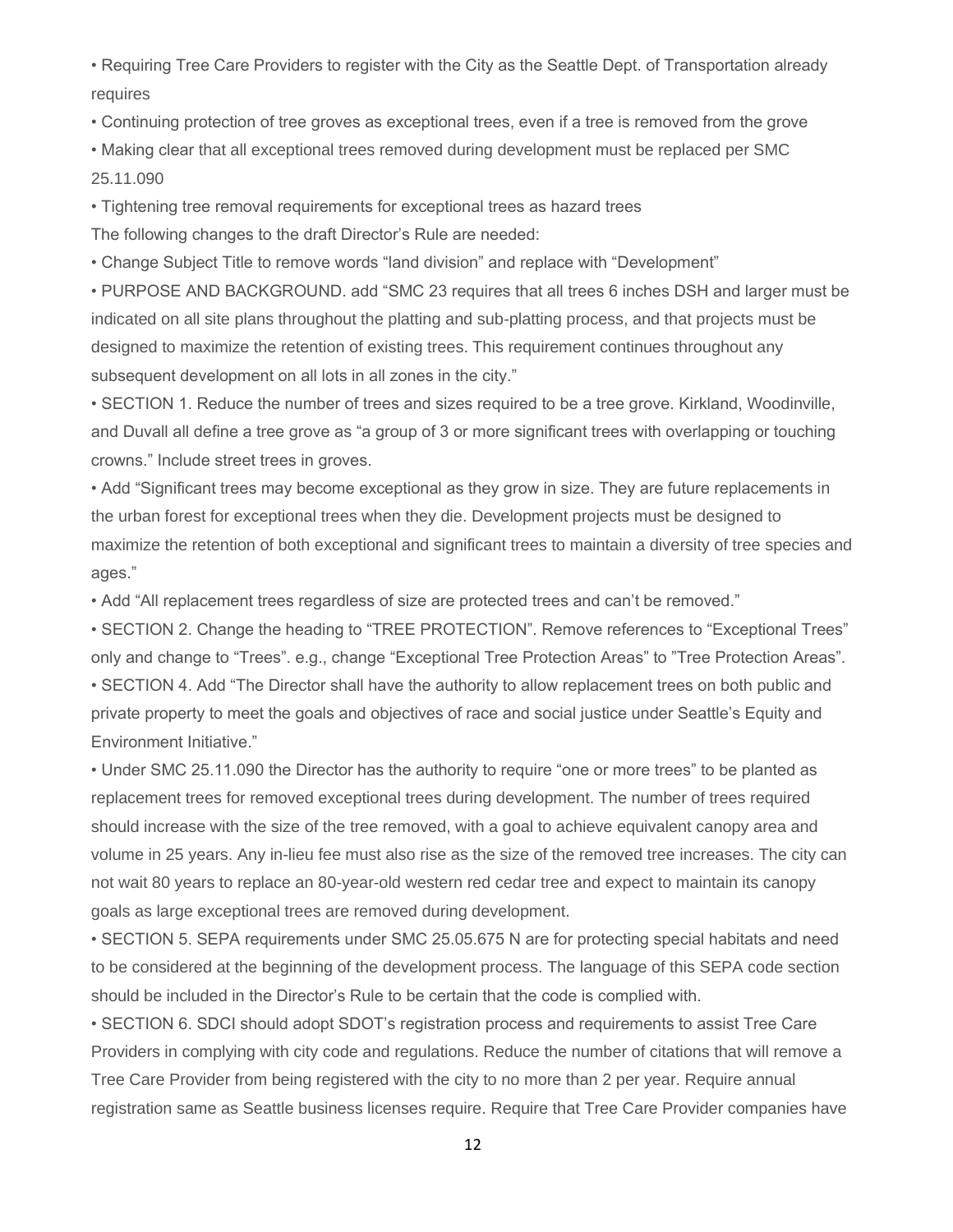a WA State contractor's license to ensure they have workers' compensation. Require they have a certificate of insurance that lists the city as an additional insured so the city cannot be sued. Require that all jobs either have a certified arborist on the work site or that they have visited the site and officially sign off on the specific work being done.

Thank you for protecting our urban forest.

Christine Cave [cmcave@aol.com](mailto:cmcave@aol.com) 735 N 72nd Seattle, Washington 98103

**From:** Nancy Penrose <info@email.actionnetwork.org> **Sent:** Friday, July 9, 2021 9:10 PM **To:** Bakker, Patricia <Patricia.Bakker@seattle.gov> **Subject:** End the delay! Adopt, with amendments, SDCI's Director's Rule 13-2020

#### **CAUTION: External Email**

Urban Forestry Commission Coordinator Patti Bakker,

As recent record temperatures have demonstrated, the climate crisis is real. Trees are a buffer to help reduce extreme temperature impacts in urban areas.

Please adopt, with the amendments recommended by the Seattle Urban Forestry Commission, SDCI's Director's Rule 13-2020 (Designation of Exceptional and Significant Trees, Tree Protection, Retention, and Tree Removal during land division, including tree service provider requirements).

Seattle must move forward now, without the delay urged by some, in adopting this updated Director's Rule with the amendments proposed below. This process of increasing protection for our urban forest was first proposed by the Seattle City Council 12 years ago and is long overdue.

End the Delay and ensure that Seattle lives up to its name as the Emerald City!

The following updates as proposed in the draft Director's Rule are great steps forward:

• Reducing the upper threshold on exceptional trees to 24 inches in diameter at standard height (DSH) from 30 inches

• Designating trees 6 inches DSH and larger as protected trees, starting in the platting and short platting process

• Requiring Tree Care Providers to register with the City as the Seattle Dept. of Transportation already requires

• Continuing protection of tree groves as exceptional trees, even if a tree is removed from the grove

• Making clear that all exceptional trees removed during development must be replaced per SMC 25.11.090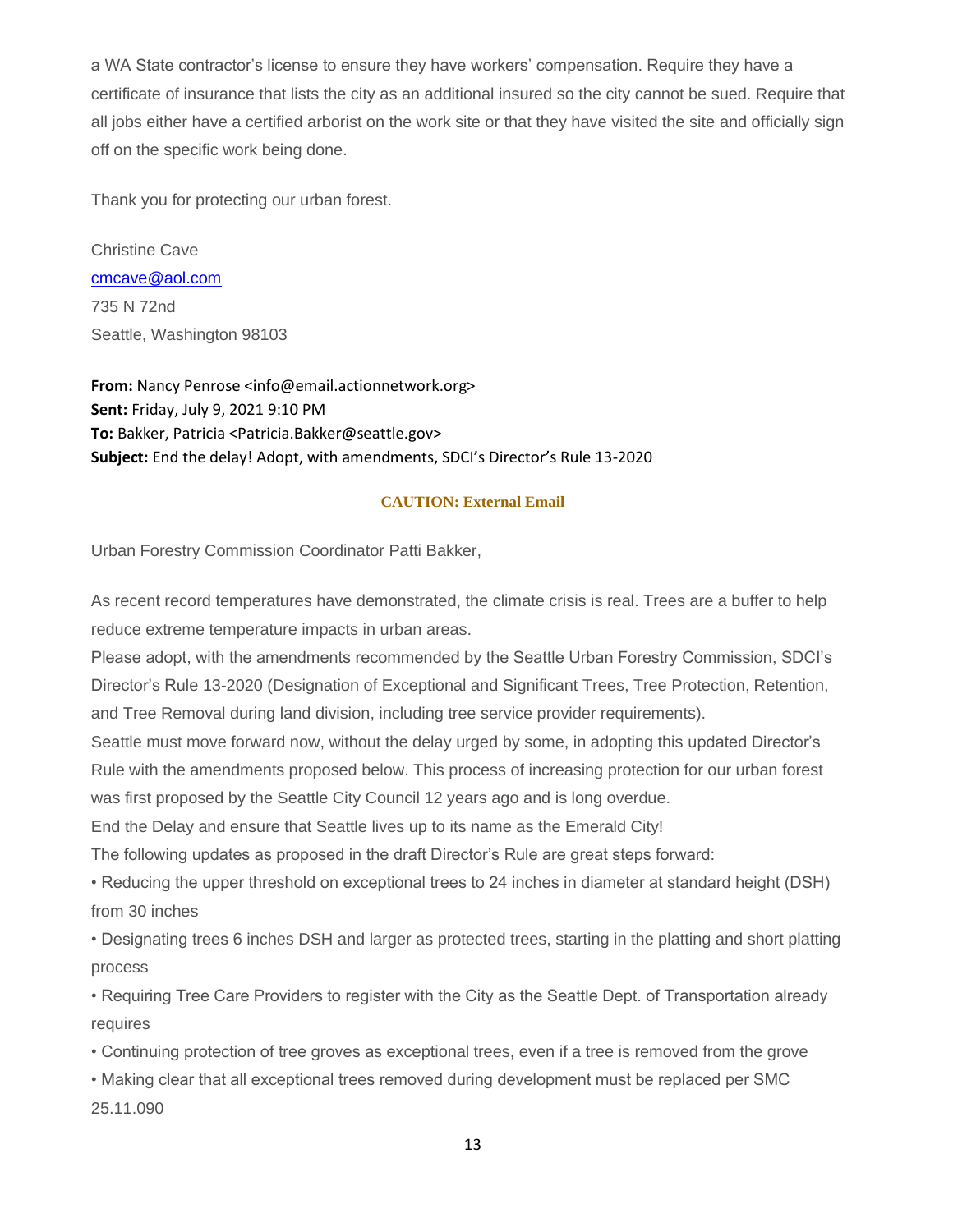• Tightening tree removal requirements for exceptional trees as hazard trees

The following changes to the draft Director's Rule are needed:

• Change Subject Title to remove words "land division" and replace with "Development"

• PURPOSE AND BACKGROUND. add "SMC 23 requires that all trees 6 inches DSH and larger must be indicated on all site plans throughout the platting and sub-platting process, and that projects must be designed to maximize the retention of existing trees. This requirement continues throughout any subsequent development on all lots in all zones in the city."

• SECTION 1. Reduce the number of trees and sizes required to be a tree grove. Kirkland, Woodinville, and Duvall all define a tree grove as "a group of 3 or more significant trees with overlapping or touching crowns." Include street trees in groves.

• Add "Significant trees may become exceptional as they grow in size. They are future replacements in the urban forest for exceptional trees when they die. Development projects must be designed to maximize the retention of both exceptional and significant trees to maintain a diversity of tree species and ages."

• Add "All replacement trees regardless of size are protected trees and can't be removed."

• SECTION 2. Change the heading to "TREE PROTECTION". Remove references to "Exceptional Trees" only and change to "Trees". e.g., change "Exceptional Tree Protection Areas" to "Tree Protection Areas". • SECTION 4. Add "The Director shall have the authority to allow replacement trees on both public and private property to meet the goals and objectives of race and social justice under Seattle's Equity and Environment Initiative."

• Under SMC 25.11.090 the Director has the authority to require "one or more trees" to be planted as replacement trees for removed exceptional trees during development. The number of trees required should increase with the size of the tree removed, with a goal to achieve equivalent canopy area and volume in 25 years. Any in-lieu fee must also rise as the size of the removed tree increases. The city can not wait 80 years to replace an 80-year-old western red cedar tree and expect to maintain its canopy goals as large exceptional trees are removed during development.

• SECTION 5. SEPA requirements under SMC 25.05.675 N are for protecting special habitats and need to be considered at the beginning of the development process. The language of this SEPA code section should be included in the Director's Rule to be certain that the code is complied with.

• SECTION 6. SDCI should adopt SDOT's registration process and requirements to assist Tree Care Providers in complying with city code and regulations. Reduce the number of citations that will remove a Tree Care Provider from being registered with the city to no more than 2 per year. Require annual registration same as Seattle business licenses require. Require that Tree Care Provider companies have a WA State contractor's license to ensure they have workers' compensation. Require they have a certificate of insurance that lists the city as an additional insured so the city cannot be sued. Require that all jobs either have a certified arborist on the work site or that they have visited the site and officially sign off on the specific work being done.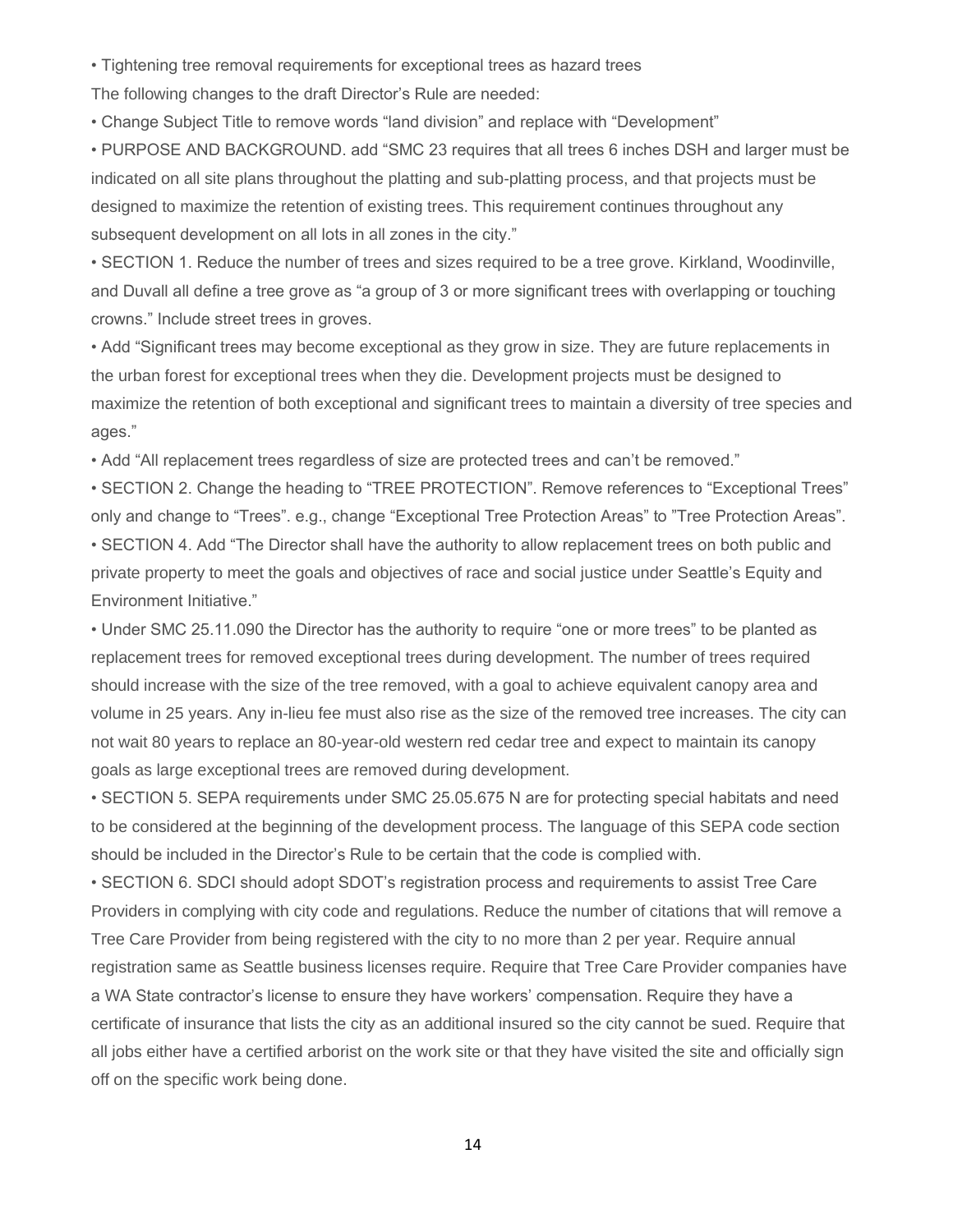Thank you for protecting our urban forest.

Nancy Penrose [mue.rose@gmail.com](mailto:mue.rose@gmail.com) 2402 E Olive Street Seattle, Washington 98122

**From:** Angela Ginorio <ginorio@uw.edu> **Sent:** Friday, July 9, 2021 11:28 PM **To:** Bakker, Patricia <Patricia.Bakker@seattle.gov> **Subject:** End the delay! Adopt, with amendments, SDCI's Director's Rule 13-2020

#### **CAUTION: External Email**

Urban Forestry Commission Coordinator Patti Bakker,

As recent record temperatures have demonstrated, the climate crisis is real. Trees are a buffer to help reduce extreme temperature impacts in urban areas. With no air conditioning, the tree canopy in my house kept the inside temperature in my house at 86F maximum.

Please adopt, with the amendments recommended by the Seattle Urban Forestry Commission, SDCI's Director's Rule 13-2020 (Designation of Exceptional and Significant Trees, Tree Protection, Retention, and Tree Removal during land division, including tree service provider requirements).

Seattle must move forward now, without the delay urged by some, in adopting this updated Director's Rule with the amendments proposed below. This process of increasing protection for our urban forest was first proposed by the Seattle City Council 12 years ago and is long overdue.

The following updates as proposed in the draft Director's Rule are great steps forward:

• Reducing the upper threshold on exceptional trees to 24 inches in diameter at standard height (DSH) from 30 inches

• Designating trees 6 inches DSH and larger as protected trees, starting in the platting and short platting process

• Requiring Tree Care Providers to register with the City as the Seattle Dept. of Transportation already requires

• Continuing protection of tree groves as exceptional trees, even if a tree is removed from the grove

• Making clear that all exceptional trees removed during development must be replaced per SMC 25.11.090

• Tightening tree removal requirements for exceptional trees as hazard trees

The following changes to the draft Director's Rule are needed:

• Change Subject Title to remove words "land division" and replace with "Development"

• PURPOSE AND BACKGROUND. add "SMC 23 requires that all trees 6 inches DSH and larger must be indicated on all site plans throughout the platting and sub-platting process, and that projects must be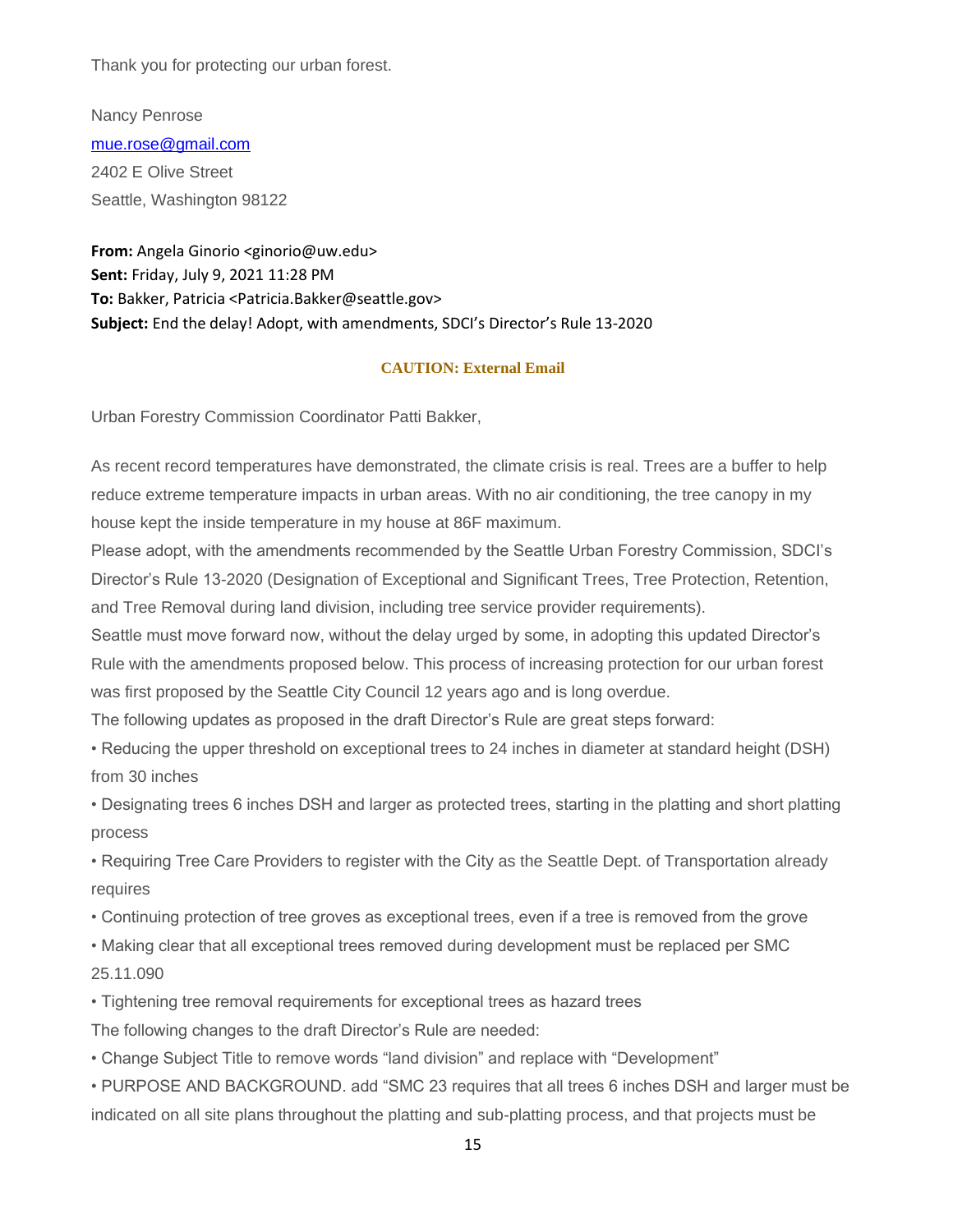designed to maximize the retention of existing trees. This requirement continues throughout any subsequent development on all lots in all zones in the city."

• SECTION 1. Reduce the number of trees and sizes required to be a tree grove. Kirkland, Woodinville, and Duvall all define a tree grove as "a group of 3 or more significant trees with overlapping or touching crowns." Include street trees in groves.

• Add "Significant trees may become exceptional as they grow in size. They are future replacements in the urban forest for exceptional trees when they die. Development projects must be designed to maximize the retention of both exceptional and significant trees to maintain a diversity of tree species and ages."

• Add "All replacement trees regardless of size are protected trees and can't be removed."

• SECTION 2. Change the heading to "TREE PROTECTION". Remove references to "Exceptional Trees" only and change to "Trees". e.g., change "Exceptional Tree Protection Areas" to "Tree Protection Areas". • SECTION 4. Add "The Director shall have the authority to allow replacement trees on both public and private property to meet the goals and objectives of race and social justice under Seattle's Equity and Environment Initiative."

• Under SMC 25.11.090 the Director has the authority to require "one or more trees" to be planted as replacement trees for removed exceptional trees during development. The number of trees required should increase with the size of the tree removed, with a goal to achieve equivalent canopy area and volume in 25 years. Any in-lieu fee must also rise as the size of the removed tree increases. The city can not wait 80 years to replace an 80-year-old western red cedar tree and expect to maintain its canopy goals as large exceptional trees are removed during development.

• SECTION 5. SEPA requirements under SMC 25.05.675 N are for protecting special habitats and need to be considered at the beginning of the development process. The language of this SEPA code section should be included in the Director's Rule to be certain that the code is complied with.

• SECTION 6. SDCI should adopt SDOT's registration process and requirements to assist Tree Care Providers in complying with city code and regulations. Reduce the number of citations that will remove a Tree Care Provider from being registered with the city to no more than 2 per year. Require annual registration same as Seattle business licenses require. Require that Tree Care Provider companies have a WA State contractor's license to ensure they have workers' compensation. Require they have a certificate of insurance that lists the city as an additional insured so the city cannot be sued. Require that all jobs either have a certified arborist on the work site or that they have visited the site and officially sign off on the specific work being done.

Thank you for protecting our urban forest.

Angela Ginorio [ginorio@uw.edu](mailto:ginorio@uw.edu) 12540 - 8th Ave NW Seattle, Washington 98177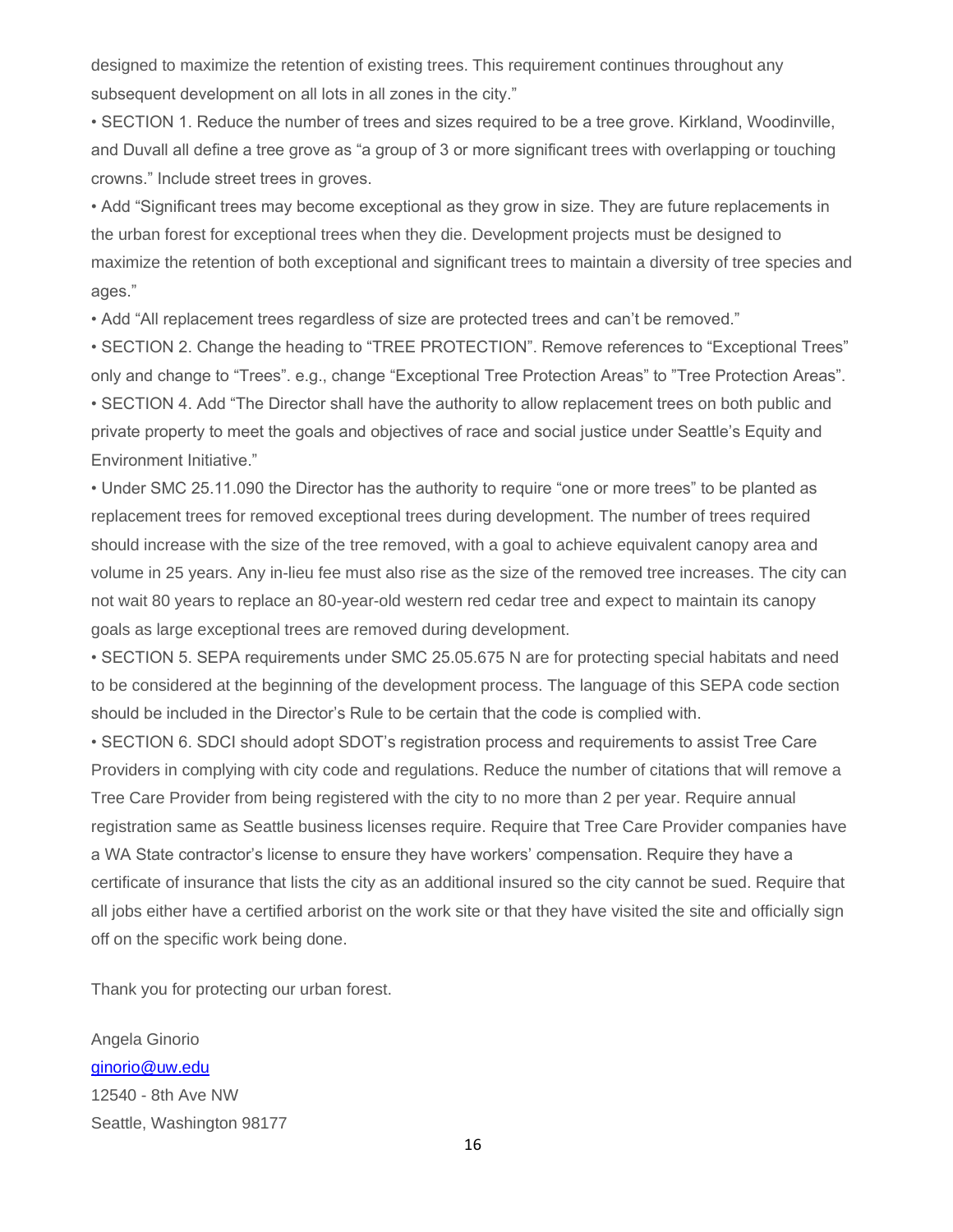**From:** Angela Ginorio <ginorio@uw.edu> **Sent:** Friday, July 9, 2021 11:30 PM **To:** Bakker, Patricia <Patricia.Bakker@seattle.gov> **Subject:** Please Strengthen Seattle's Tree Ordinance

#### **CAUTION: External Email**

Urban Forestry Commission Coordinator Patti Bakker,

It's time to end the delay by the Seattle Department of Construction and Inspections (SDCI) on presenting the Seattle City Council with an updated draft Tree and Urban Forest Protection Ordinance. Over the last 12 years, the City Council has repeatedly asked SDCI for an updated workable and effective ordinance draft to consider and it is obvious SDCI is not responding as requested. In its recent Resolution 31902, the Council gave specific issues for SDCI to address.

If SDCI cannot respond in a timely manner, please remove tree and urban forestry protection from their Department. As the City Auditor proposed in 2009, transfer tree and urban forestry oversight and authority to the Office of Sustainability and the Environment. SDCI has a conflict of interest in tree oversight – their priority mission has been to help developers build, not protect trees. Years of inaction on effective oversight and protection of trees by SDCI demands that a separate entity like OSE take over the city's responsibility to protect and enhance our urban forest.

Seattle's trees and urban forest are vital to keeping our city healthy and livable. Trees and the urban forest comprise a vital green infrastructure. Trees reduce air pollution, storm water runoff and climate impacts like heat island effects, while providing essential habitat for birds and other wildlife. They are important for the physical and mental health of our residents.

Seattle's rapid growth and an outdated tree ordinance are reducing these beneficial effects as trees are removed and not replaced. It is urgent to act now to stop this continued loss of trees, particularly large mature trees and tree groves. It is important to promote environmental equity as trees are replaced.

Please update Seattle's Tree Protection Ordinance as recommended in the latest draft by the Seattle Urban Forestry Commission.

Here are the key provisions that need to be in the updated tree ordinance:

1. Expand the existing Tree Removal and Replacement Permit Program, including 2-week public notice and posting on-site, as used by the Seattle Department of Transportation (SDOT) – to cover all Significant Trees (6" and larger diameter at breast height (DBH)) on private property in all land use zones, both during development and outside development.

2. Require the replacement of all Significant Trees removed with trees that in 25 years will reach equivalent canopy volume – either on site or pay a replacement fee into a City Tree Replacement and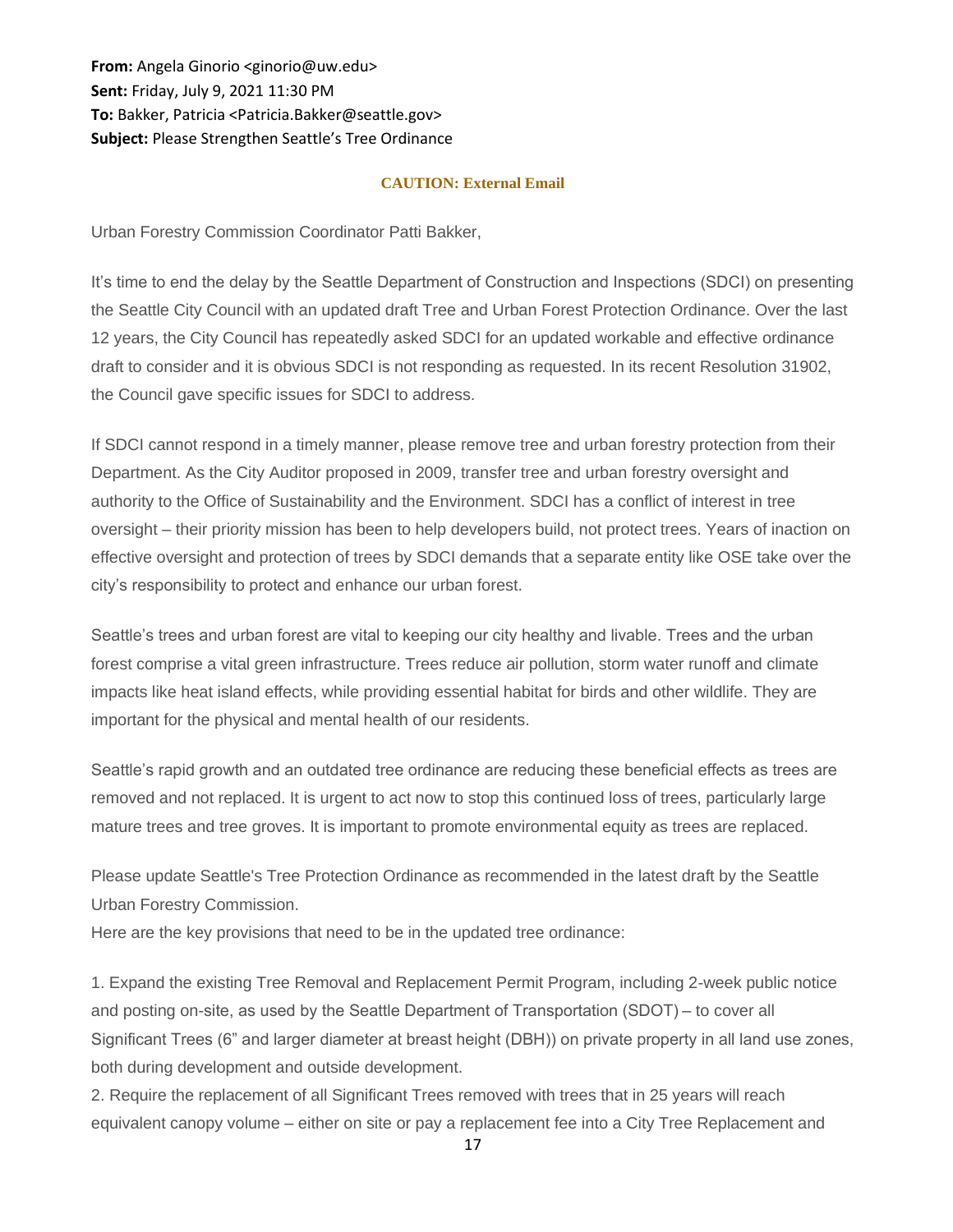Preservation Fund. Allow the Fund to also accept fines, donations, grants and set up easements.

3. Retain current protections for Exceptional Trees and reduce the upper threshold for Exceptional Trees

to 24" DBH, protect tree groves and prohibit Significant Trees being removed on undeveloped lots.

4. Allow removal of no more than 2 Significant non-Exceptional Trees in 3 years per lot outside development

5. Establish one citywide database for applying for Tree Removal and Replacement Permits and to track changes in the tree canopy.

6. Post online all permit requests and permit approvals for public viewing.

7. Expand SDOT's existing tree service provider's registration and certification to register all Tree Service Providers (arborists) working on trees in Seattle.

8. Provide adequate funding in the budget to implement and enforce the updated ordinance.

Angela Ginorio [ginorio@uw.edu](mailto:ginorio@uw.edu) 12540 - 8th Ave NW Seattle, Washington 98177

**From:** Lynda Emel <info@email.actionnetwork.org> **Sent:** Friday, July 9, 2021 3:51 PM **To:** Bakker, Patricia <Patricia.Bakker@seattle.gov> **Subject:** End the delay! Adopt, with amendments, SDCI's Director's Rule 13-2020

# **CAUTION: External Email**

Urban Forestry Commission Coordinator Patti Bakker,

As recent record temperatures have demonstrated, the climate crisis is real and arriving sooner than we thought. Trees are a valuable buffer to help reduce extreme temperature impacts in urban areas. In addition to public health benefits, it is known that trees provide mental health benefits to city dwellers. Please adopt, with the amendments recommended by the Seattle Urban Forestry Commission, SDCI's Director's Rule 13-2020 (Designation of Exceptional and Significant Trees, Tree Protection, Retention, and Tree Removal during land division, including tree service provider requirements). Seattle must move forward now, without the delay, by adopting this updated Director's Rule with the amendments proposed below. This process of increasing protection for our urban forest was first

proposed by the Seattle City Council 12 years ago and is very much overdue.

The following updates as proposed in the draft Director's Rule are great steps forward:

• Reducing the upper threshold on exceptional trees to 24 inches in diameter at standard height (DSH) from 30 inches

• Designating trees 6 inches DSH and larger as protected trees, starting in the platting and short platting process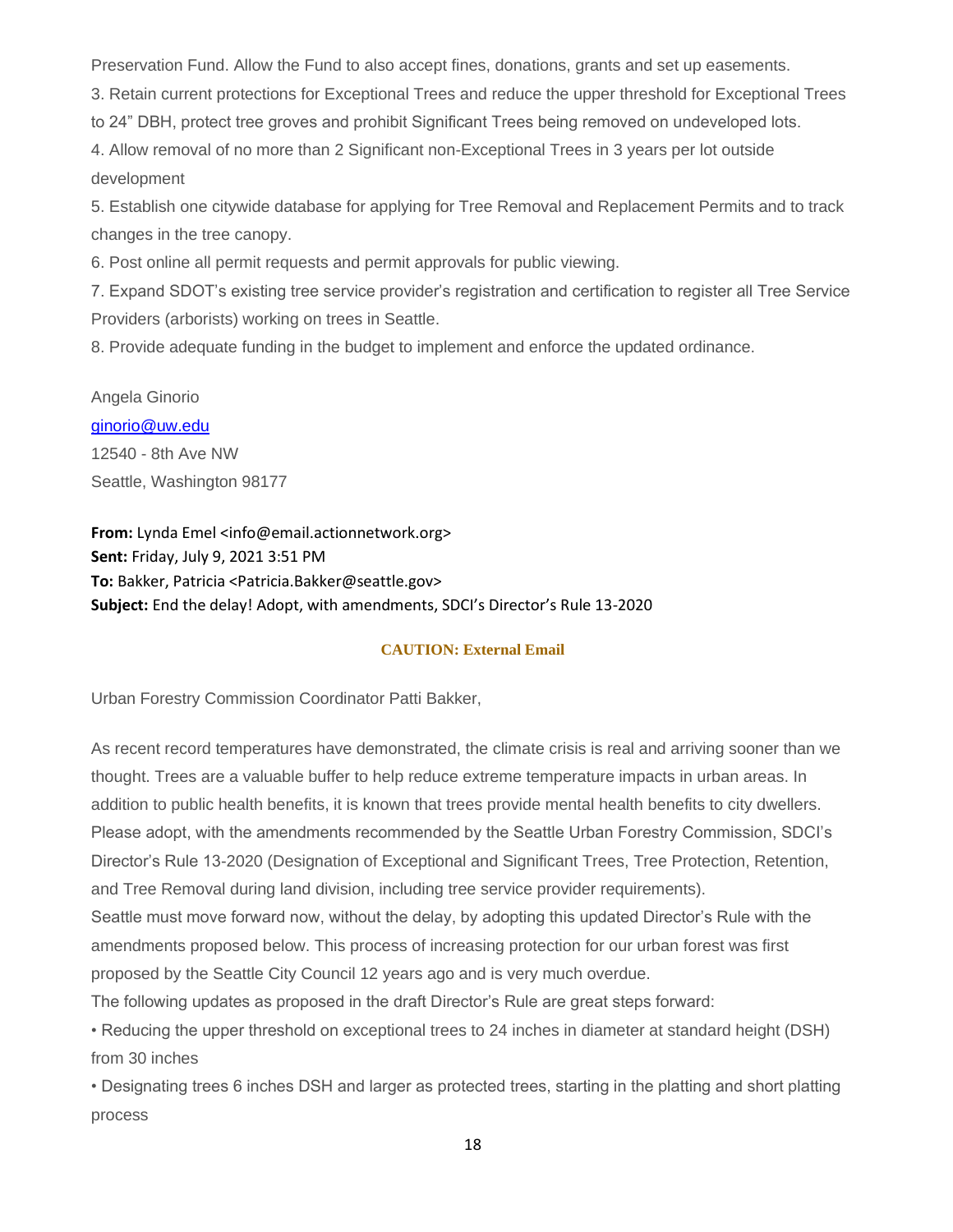• Requiring Tree Care Providers to register with the City as the Seattle Dept. of Transportation already requires

• Continuing protection of tree groves as exceptional trees, even if a tree is removed from the grove

• Making clear that all exceptional trees removed during development must be replaced per SMC 25.11.090

• Tightening tree removal requirements for exceptional trees as hazard trees The following changes to the draft Director's Rule are needed:

• Change Subject Title to remove words "land division" and replace with "Development"

• PURPOSE AND BACKGROUND. add "SMC 23 requires that all trees 6 inches DSH and larger must be indicated on all site plans throughout the platting and sub-platting process, and that projects must be designed to maximize the retention of existing trees. This requirement continues throughout any subsequent development on all lots in all zones in the city."

• SECTION 1. Reduce the number of trees and sizes required to be considered a tree grove. Kirkland, Woodinville, and Duvall all define a tree grove as "a group of 3 or more significant trees with overlapping or touching crowns." Street trees should also be considered in the definitions of groves.

• Add "Significant trees may become exceptional as they grow in size. They are future replacements in the urban forest for exceptional trees when they die. Development projects must be designed to maximize the retention of both exceptional and significant trees to maintain a diversity of tree species and ages."

• Add "All replacement trees regardless of size are protected trees and can't be removed."

• SECTION 2. Change the heading to "TREE PROTECTION". Remove references to "Exceptional Trees" only and change to "Trees". e.g., change "Exceptional Tree Protection Areas" to "Tree Protection Areas". • SECTION 4. Add "The Director shall have the authority to allow replacement trees on both public and private property to meet the goals and objectives of race and social justice under Seattle's Equity and Environment Initiative."

• Under SMC 25.11.090 the Director has the authority to require "one or more trees" to be planted as replacement trees for removed exceptional trees during development. The number of trees required should increase with the size of the tree removed, with a goal to achieve equivalent canopy area and volume in 25 years. Any in-lieu fee must also rise as the size of the removed tree increases. The city can not wait 80 years to replace an 80-year-old western red cedar tree and expect to maintain its canopy goals as large exceptional trees are removed during development.

• SECTION 5. SEPA requirements under SMC 25.05.675 N are for protecting special habitats and need to be considered at the beginning of the development process. The language of this SEPA code section should be included in the Director's Rule to be certain that the code is complied with.

• SECTION 6. SDCI should adopt SDOT's registration process and requirements to assist Tree Care Providers in complying with city code and regulations. Reduce the number of citations that will remove a Tree Care Provider from being registered with the city to no more than 2 per year. Require annual registration same as Seattle business licenses require. Require that Tree Care Provider companies have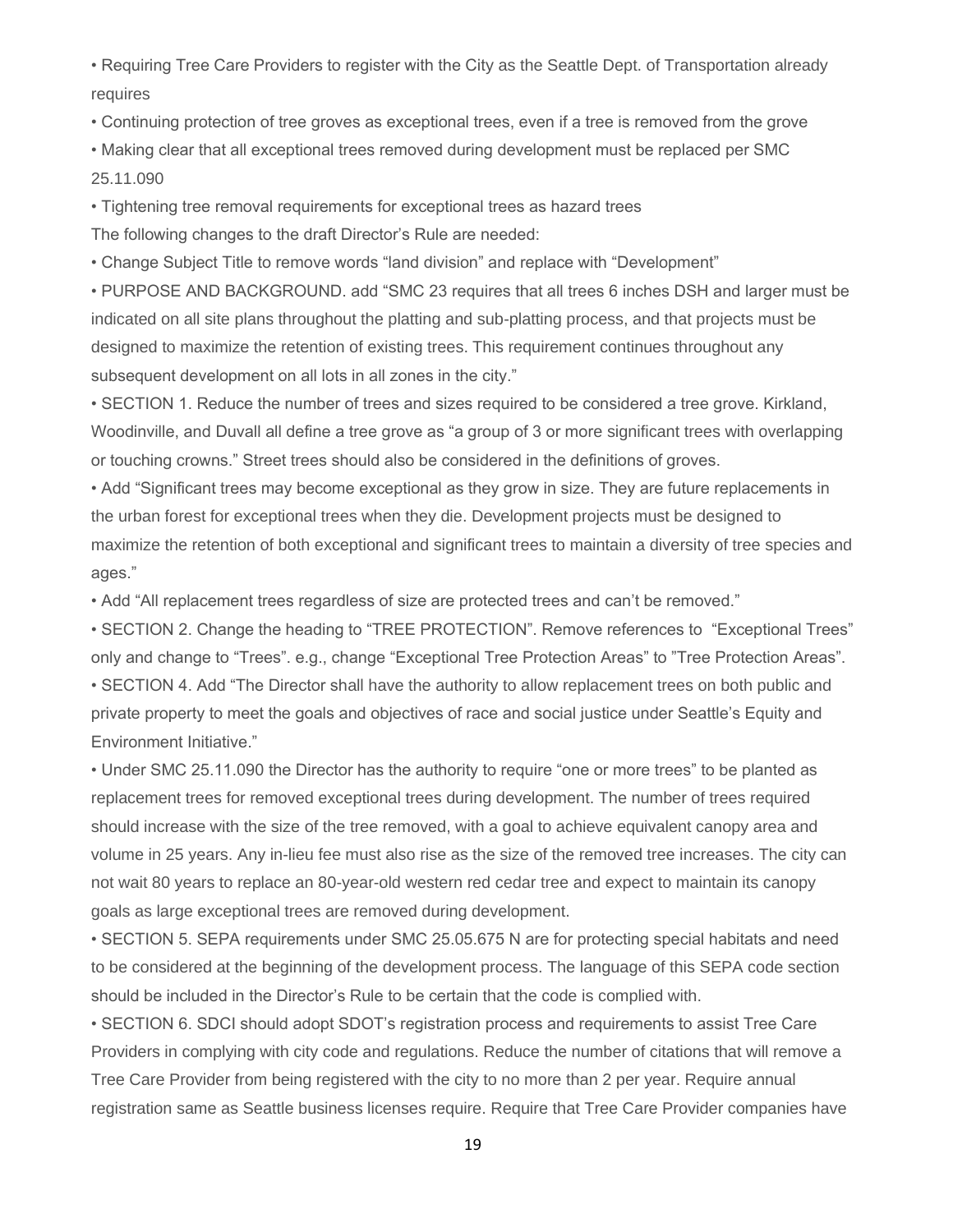a WA State contractor's license to ensure they have workers' compensation. Require they have a certificate of insurance that lists the city as an additional insured so the city cannot be sued. Require that all jobs either have a certified arborist on the work site or that they have visited the site and officially sign off on the specific work being done.

I would add that the city should also consider some kind incentives for developers to maintain existing trees as part of developments, such as tax breaks or relaxing some zoning or development requirements. Carrots may work better than sticks to get developers take a those few extra steps to maintain trees, rather than clear cut sites. Developers of single family homes or townhomes should also be required to inform the new owners that they are responsible for watering and maintaining newly planted street trees. Far too many of these new trees go unwatered during their first summer, causing tree mortality.

Thank you for protecting our urban forest.

Lynda Emel [lyndae2@yahoo.com](mailto:lyndae2@yahoo.com) 5702 26th Ave NW Seattle, Washington 98107

**From:** Amy Tracy <info@email.actionnetwork.org> **Sent:** Sunday, July 11, 2021 11:24 AM **To:** Bakker, Patricia <Patricia.Bakker@seattle.gov> **Subject:** End the delay! Adopt, with amendments, SDCI's Director's Rule 13-2020

Urban Forestry Commission Coordinator Patti Bakker,

As recent record temperatures have demonstrated, the climate crisis is real. Trees are a buffer to help reduce extreme temperature impacts in urban areas.

Please adopt, with the amendments recommended by the Seattle Urban Forestry Commission, SDCI's Director's Rule 13-2020 (Designation of Exceptional and Significant Trees, Tree Protection, Retention, and Tree Removal during land division, including tree service provider requirements).

Seattle must move forward now, without the delay urged by some, in adopting this updated Director's Rule with the amendments proposed below. This process of increasing protection for our urban forest was first proposed by the Seattle City Council 12 years ago and is long overdue.

The following updates as proposed in the draft Director's Rule are great steps forward:

• Reducing the upper threshold on exceptional trees to 24 inches in diameter at standard height (DSH) from 30 inches

• Designating trees 6 inches DSH and larger as protected trees, starting in the platting and short platting process

• Requiring Tree Care Providers to register with the City as the Seattle Dept. of Transportation already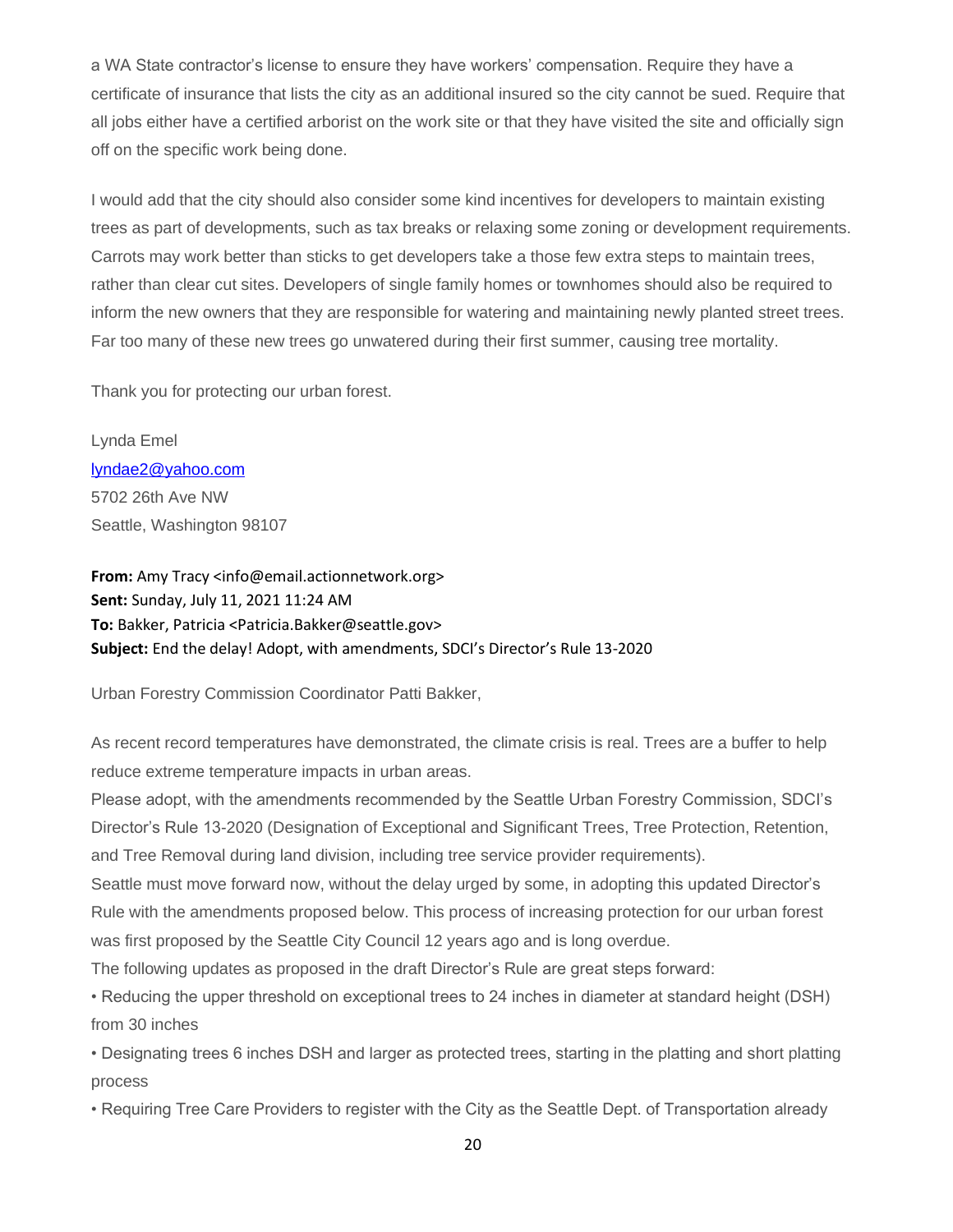requires

• Continuing protection of tree groves as exceptional trees, even if a tree is removed from the grove

• Making clear that all exceptional trees removed during development must be replaced per SMC 25.11.090

• Tightening tree removal requirements for exceptional trees as hazard trees

The following changes to the draft Director's Rule are needed:

• Change Subject Title to remove words "land division" and replace with "Development"

• PURPOSE AND BACKGROUND. add "SMC 23 requires that all trees 6 inches DSH and larger must be indicated on all site plans throughout the platting and sub-platting process, and that projects must be designed to maximize the retention of existing trees. This requirement continues throughout any subsequent development on all lots in all zones in the city."

• SECTION 1. Reduce the number of trees and sizes required to be a tree grove. Kirkland, Woodinville, and Duvall all define a tree grove as "a group of 3 or more significant trees with overlapping or touching crowns." Include street trees in groves.

• Add "Significant trees may become exceptional as they grow in size. They are future replacements in the urban forest for exceptional trees when they die. Development projects must be designed to maximize the retention of both exceptional and significant trees to maintain a diversity of tree species and ages."

• Add "All replacement trees regardless of size are protected trees and can't be removed."

• SECTION 2. Change the heading to "TREE PROTECTION". Remove references to "Exceptional Trees" only and change to "Trees". e.g., change "Exceptional Tree Protection Areas" to "Tree Protection Areas". • SECTION 4. Add "The Director shall have the authority to allow replacement trees on both public and private property to meet the goals and objectives of race and social justice under Seattle's Equity and Environment Initiative."

• Under SMC 25.11.090 the Director has the authority to require "one or more trees" to be planted as replacement trees for removed exceptional trees during development. The number of trees required should increase with the size of the tree removed, with a goal to achieve equivalent canopy area and volume in 25 years. Any in-lieu fee must also rise as the size of the removed tree increases. The city can not wait 80 years to replace an 80-year-old western red cedar tree and expect to maintain its canopy goals as large exceptional trees are removed during development.

• SECTION 5. SEPA requirements under SMC 25.05.675 N are for protecting special habitats and need to be considered at the beginning of the development process. The language of this SEPA code section should be included in the Director's Rule to be certain that the code is complied with.

• SECTION 6. SDCI should adopt SDOT's registration process and requirements to assist Tree Care Providers in complying with city code and regulations. Reduce the number of citations that will remove a Tree Care Provider from being registered with the city to no more than 2 per year. Require annual registration same as Seattle business licenses require. Require that Tree Care Provider companies have a WA State contractor's license to ensure they have workers' compensation. Require they have a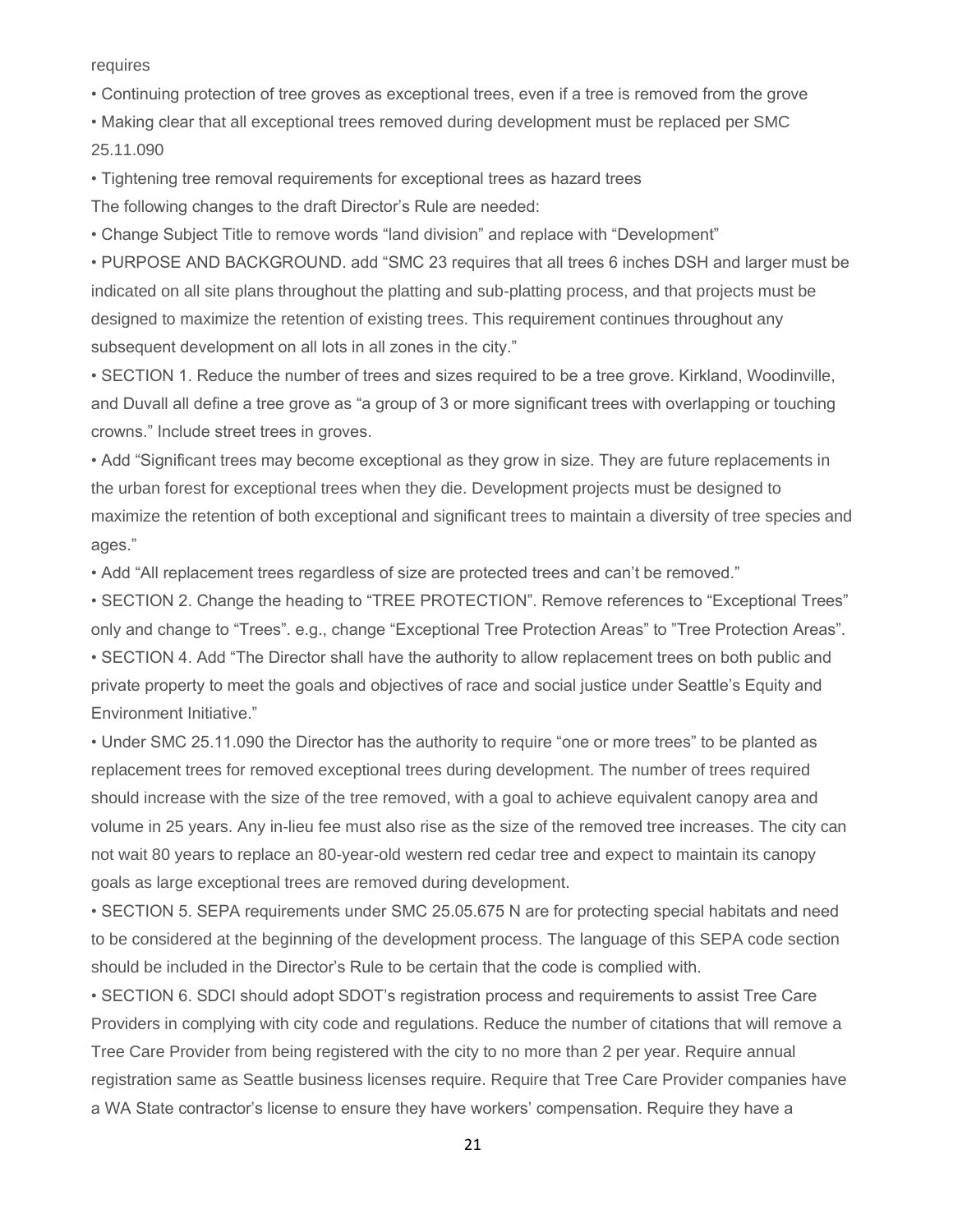certificate of insurance that lists the city as an additional insured so the city cannot be sued. Require that all jobs either have a certified arborist on the work site or that they have visited the site and officially sign off on the specific work being done.

Thank you for protecting our urban forest.

Amy Tracy [AmyTracy3@gmail.com](mailto:AmyTracy3@gmail.com) 781 East Creekwood Lane #12G Murray, Utah 84107

**From:** Barbara Bernard <info@email.actionnetwork.org> **Sent:** Sunday, July 11, 2021 8:09 PM **To:** Bakker, Patricia <Patricia.Bakker@seattle.gov> **Subject:** End the delay! Adopt, with amendments, SDCI's Director's Rule 13-2020

Urban Forestry Commission Coordinator Patti Bakker,

As recent record temperatures have demonstrated, the climate crisis is real. Trees are a buffer to help reduce extreme temperature impacts in urban areas.

Please adopt, with the amendments recommended by the Seattle Urban Forestry Commission, SDCI's Director's Rule 13-2020 (Designation of Exceptional and Significant Trees, Tree Protection, Retention, and Tree Removal during land division, including tree service provider requirements).

Seattle must move forward now, without the delay urged by some, in adopting this updated Director's Rule with the amendments proposed below. This process of increasing protection for our urban forest was first proposed by the Seattle City Council 12 years ago and is long overdue.

The following updates as proposed in the draft Director's Rule are great steps forward:

• Reducing the upper threshold on exceptional trees to 24 inches in diameter at standard height (DSH) from 30 inches

• Designating trees 6 inches DSH and larger as protected trees, starting in the platting and short platting process

• Requiring Tree Care Providers to register with the City as the Seattle Dept. of Transportation already requires

• Continuing protection of tree groves as exceptional trees, even if a tree is removed from the grove

• Making clear that all exceptional trees removed during development must be replaced per SMC 25.11.090

• Tightening tree removal requirements for exceptional trees as hazard trees

The following changes to the draft Director's Rule are needed:

• Change Subject Title to remove words "land division" and replace with "Development"

• PURPOSE AND BACKGROUND. add "SMC 23 requires that all trees 6 inches DSH and larger must be indicated on all site plans throughout the platting and sub-platting process, and that projects must be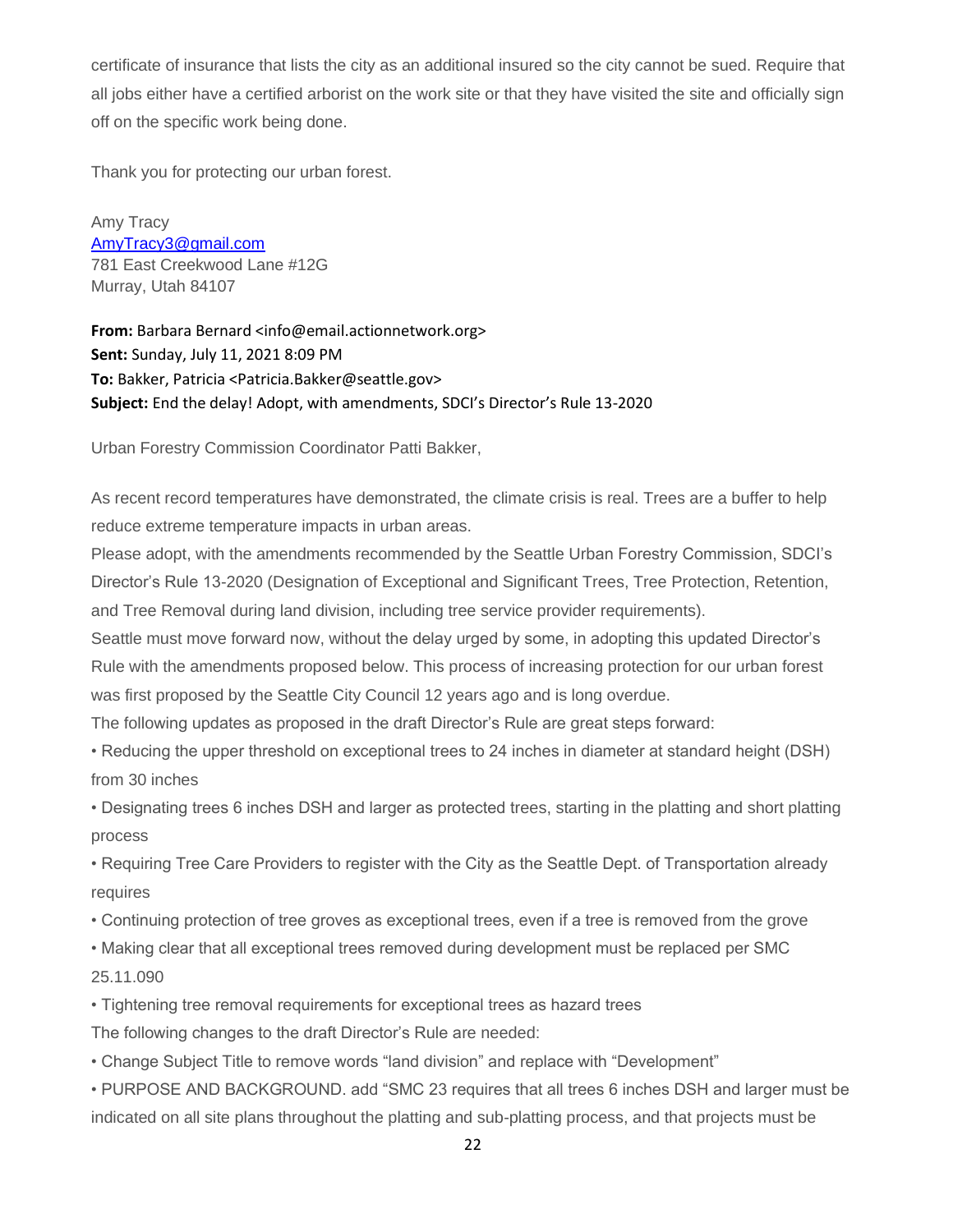designed to maximize the retention of existing trees. This requirement continues throughout any subsequent development on all lots in all zones in the city."

• SECTION 1. Reduce the number of trees and sizes required to be a tree grove. Kirkland, Woodinville, and Duvall all define a tree grove as "a group of 3 or more significant trees with overlapping or touching crowns." Include street trees in groves.

• Add "Significant trees may become exceptional as they grow in size. They are future replacements in the urban forest for exceptional trees when they die. Development projects must be designed to maximize the retention of both exceptional and significant trees to maintain a diversity of tree species and ages."

• Add "All replacement trees regardless of size are protected trees and can't be removed."

• SECTION 2. Change the heading to "TREE PROTECTION". Remove references to "Exceptional Trees" only and change to "Trees". e.g., change "Exceptional Tree Protection Areas" to "Tree Protection Areas". • SECTION 4. Add "The Director shall have the authority to allow replacement trees on both public and private property to meet the goals and objectives of race and social justice under Seattle's Equity and Environment Initiative."

• Under SMC 25.11.090 the Director has the authority to require "one or more trees" to be planted as replacement trees for removed exceptional trees during development. The number of trees required should increase with the size of the tree removed, with a goal to achieve equivalent canopy area and volume in 25 years. Any in-lieu fee must also rise as the size of the removed tree increases. The city can not wait 80 years to replace an 80-year-old western red cedar tree and expect to maintain its canopy goals as large exceptional trees are removed during development.

• SECTION 5. SEPA requirements under SMC 25.05.675 N are for protecting special habitats and need to be considered at the beginning of the development process. The language of this SEPA code section should be included in the Director's Rule to be certain that the code is complied with.

• SECTION 6. SDCI should adopt SDOT's registration process and requirements to assist Tree Care Providers in complying with city code and regulations. Reduce the number of citations that will remove a Tree Care Provider from being registered with the city to no more than 2 per year. Require annual registration same as Seattle business licenses require. Require that Tree Care Provider companies have a WA State contractor's license to ensure they have workers' compensation. Require they have a certificate of insurance that lists the city as an additional insured so the city cannot be sued. Require that all jobs either have a certified arborist on the work site or that they have visited the site and officially sign off on the specific work being done.

Thank you for protecting our urban forest.

Barbara Bernard barbara bernard@yahoo.com 3213 W. Wheeler St. #401 Seattle, Washington 98199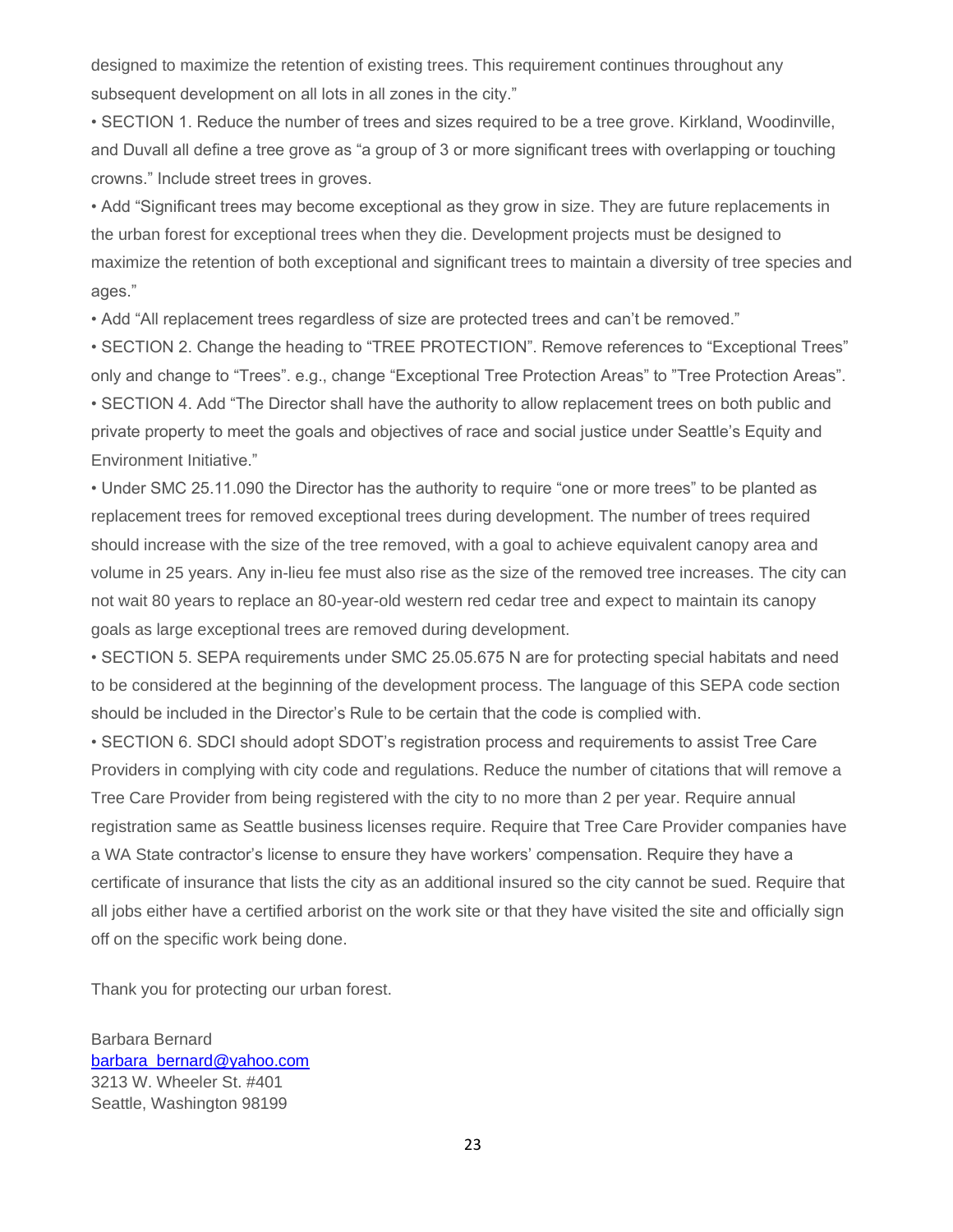**From:** Linda Clifton <lclifton1@mindspring.com> **Sent:** Sunday, July 11, 2021 9:55 PM **To:** Bakker, Patricia <Patricia.Bakker@seattle.gov> **Subject:** End the delay! Adopt, with amendments, SDCI's Director's Rule 13-2020

Urban Forestry Commission Coordinator Patti Bakker,

Trees make a city more livable. Preserving trees and adding trees to every neighborhood are imperatives for health and for support of all residents of Seattle regardless of economic status, race or ethnicity. Meanwhile, development is threatening our tree canopy. And,as recent record temperatures have demonstrated, the climate crisis is real. Trees are a buffer to help reduce extreme temperature impacts in urban areas.

To address these issues, please adopt, with the amendments recommended by the Seattle Urban Forestry Commission, SDCI's Director's Rule 13-2020 (Designation of Exceptional and Significant Trees, Tree Protection, Retention, and Tree Removal during land division, including tree service provider requirements).

Seattle must move forward now, without the delay urged by some, in adopting this updated Director's Rule with the amendments proposed below. This process of increasing protection for our urban forest was first proposed by the Seattle City Council 12 years ago and is long overdue.

The following updates as proposed in the draft Director's Rule are great steps forward:

• Reducing the upper threshold on exceptional trees to 24 inches in diameter at standard height (DSH) from 30 inches

• Designating trees 6 inches DSH and larger as protected trees, starting in the platting and short platting process

• Requiring Tree Care Providers to register with the City as the Seattle Dept. of Transportation already requires

• Continuing protection of tree groves as exceptional trees, even if a tree is removed from the grove

• Making clear that all exceptional trees removed during development must be replaced per SMC 25.11.090

• Tightening tree removal requirements for exceptional trees as hazard trees

The following changes to the draft Director's Rule are needed:

• Change Subject Title to remove words "land division" and replace with "Development"

• PURPOSE AND BACKGROUND. add "SMC 23 requires that all trees 6 inches DSH and larger must be indicated on all site plans throughout the platting and sub-platting process, and that projects must be designed to maximize the retention of existing trees. This requirement continues throughout any subsequent development on all lots in all zones in the city."

• SECTION 1. Reduce the number of trees and sizes required to be a tree grove. Kirkland, Woodinville, and Duvall all define a tree grove as "a group of 3 or more significant trees with overlapping or touching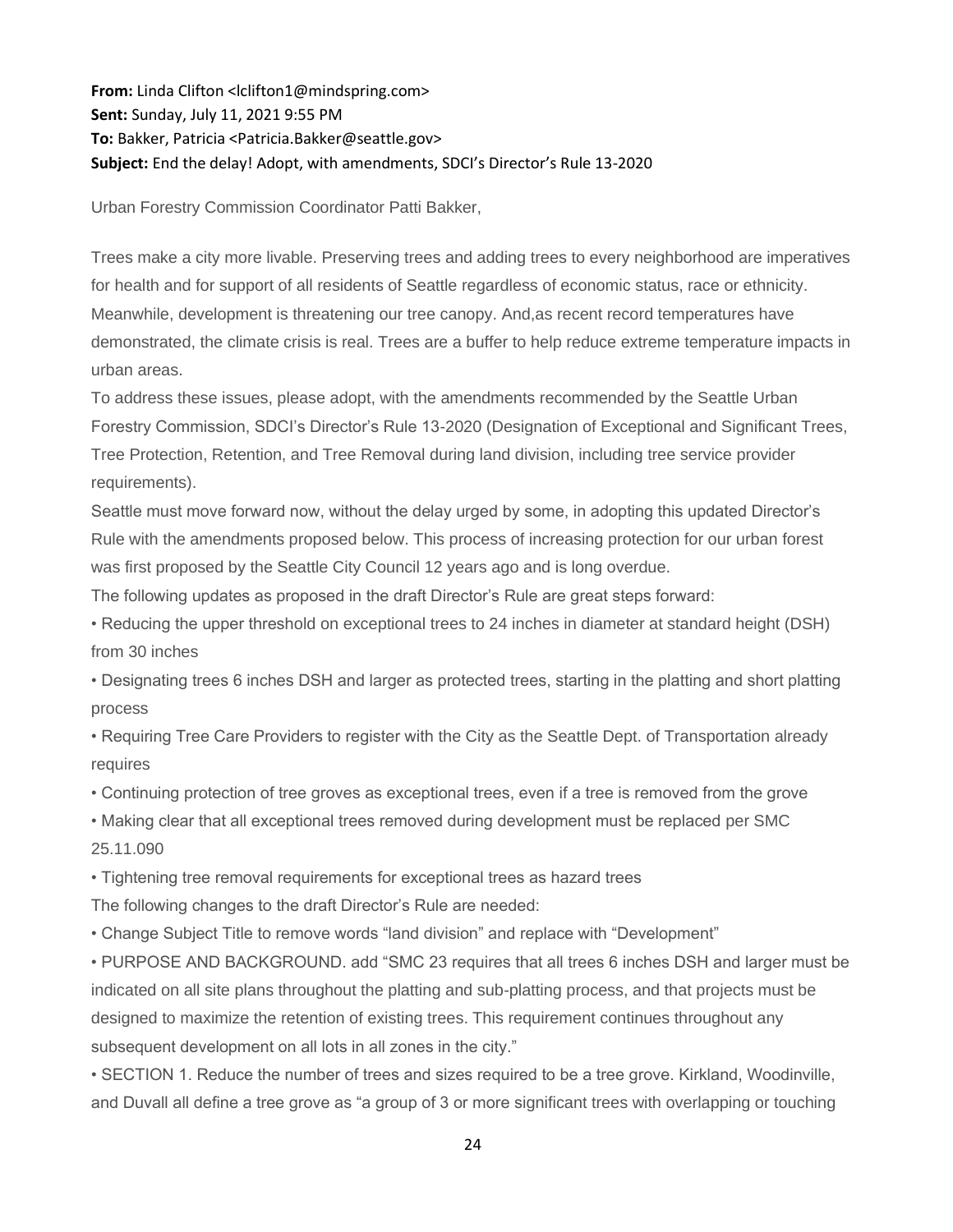crowns." Include street trees in groves.

• Add "Significant trees may become exceptional as they grow in size. They are future replacements in the urban forest for exceptional trees when they die. Development projects must be designed to maximize the retention of both exceptional and significant trees to maintain a diversity of tree species and ages."

• Add "All replacement trees regardless of size are protected trees and can't be removed."

• SECTION 2. Change the heading to "TREE PROTECTION". Remove references to "Exceptional Trees" only and change to "Trees". e.g., change "Exceptional Tree Protection Areas" to "Tree Protection Areas". • SECTION 4. Add "The Director shall have the authority to allow replacement trees on both public and private property to meet the goals and objectives of race and social justice under Seattle's Equity and Environment Initiative."

• Under SMC 25.11.090 the Director has the authority to require "one or more trees" to be planted as replacement trees for removed exceptional trees during development. The number of trees required should increase with the size of the tree removed, with a goal to achieve equivalent canopy area and volume in 25 years. Any in-lieu fee must also rise as the size of the removed tree increases. The city can not wait 80 years to replace an 80-year-old western red cedar tree and expect to maintain its canopy goals as large exceptional trees are removed during development.

• SECTION 5. SEPA requirements under SMC 25.05.675 N are for protecting special habitats and need to be considered at the beginning of the development process. The language of this SEPA code section should be included in the Director's Rule to be certain that the code is complied with.

• SECTION 6. SDCI should adopt SDOT's registration process and requirements to assist Tree Care Providers in complying with city code and regulations. Reduce the number of citations that will remove a Tree Care Provider from being registered with the city to no more than 2 per year. Require annual registration same as Seattle business licenses require. Require that Tree Care Provider companies have a WA State contractor's license to ensure they have workers' compensation. Require they have a certificate of insurance that lists the city as an additional insured so the city cannot be sued. Require that all jobs either have a certified arborist on the work site or that they have visited the site and officially sign off on the specific work being done.

Thank you for protecting our urban forest, and our diverse communities.

Linda Clifton [lclifton1@mindspring.com](mailto:lclifton1@mindspring.com) 4462 Whitman Ave N- Upper Seattle , Washington 98103

**From:** Kathryn Gardow <kathryn@gardow.com> **Sent:** Tuesday, July 13, 2021 6:17 AM **To:** Bakker, Patricia <Patricia.Bakker@seattle.gov> **Subject:** End the delay! Adopt, with amendments, SDCI's Director's Rule 13-2020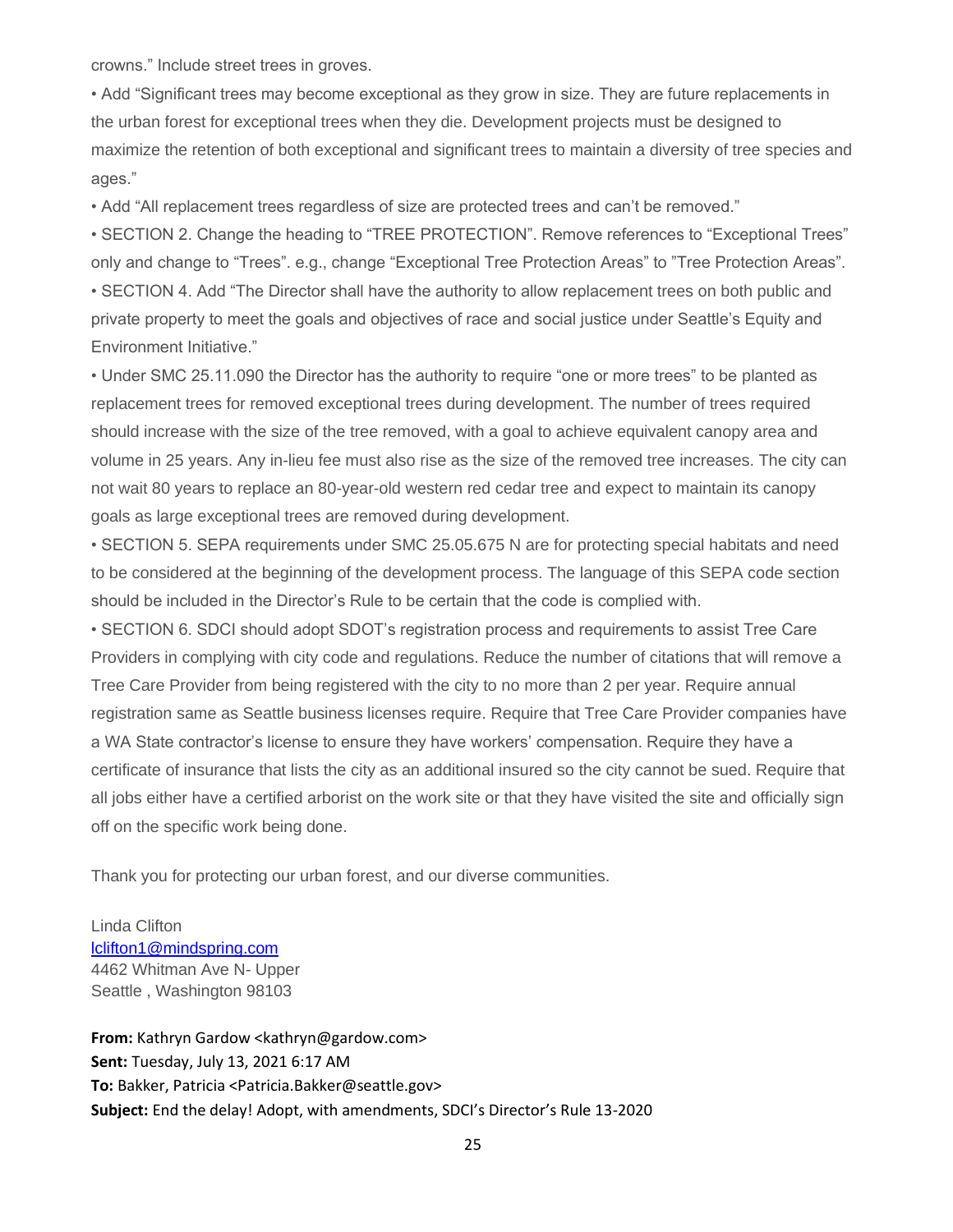Urban Forestry Commission Coordinator Patti Bakker,

It's time! Climate change is upon us. As recent record temperatures have demonstrated, the climate crisis is real. Trees are a buffer to help reduce extreme temperature impacts in urban areas.

Please adopt, with the amendments recommended by the Seattle Urban Forestry Commission, SDCI's Director's Rule 13-2020 (Designation of Exceptional and Significant Trees, Tree Protection, Retention, and Tree Removal during land division, including tree service provider requirements).

Seattle must move forward now, without the delay urged by some, in adopting this updated Director's Rule with the amendments proposed below. This process of increasing protection for our urban forest was first proposed by the Seattle City Council 12 years ago and is long overdue.

The following updates as proposed in the draft Director's Rule are great steps forward:

• Reducing the upper threshold on exceptional trees to 24 inches in diameter at standard height (DSH) from 30 inches

• Designating trees 6 inches DSH and larger as protected trees, starting in the platting and short platting process

• Requiring Tree Care Providers to register with the City as the Seattle Dept. of Transportation already requires

• Continuing protection of tree groves as exceptional trees, even if a tree is removed from the grove

• Making clear that all exceptional trees removed during development must be replaced per SMC 25.11.090

• Tightening tree removal requirements for exceptional trees as hazard trees

The following changes to the draft Director's Rule are needed:

• Change Subject Title to remove words "land division" and replace with "Development"

• PURPOSE AND BACKGROUND. add "SMC 23 requires that all trees 6 inches DSH and larger must be indicated on all site plans throughout the platting and sub-platting process, and that projects must be designed to maximize the retention of existing trees. This requirement continues throughout any subsequent development on all lots in all zones in the city."

• SECTION 1. Reduce the number of trees and sizes required to be a tree grove. Kirkland, Woodinville, and Duvall all define a tree grove as "a group of 3 or more significant trees with overlapping or touching crowns." Include street trees in groves.

• Add "Significant trees may become exceptional as they grow in size. They are future replacements in the urban forest for exceptional trees when they die. Development projects must be designed to maximize the retention of both exceptional and significant trees to maintain a diversity of tree species and ages."

• Add "All replacement trees regardless of size are protected trees and can't be removed."

• SECTION 2. Change the heading to "TREE PROTECTION". Remove references to "Exceptional Trees" only and change to "Trees". e.g., change "Exceptional Tree Protection Areas" to "Tree Protection Areas".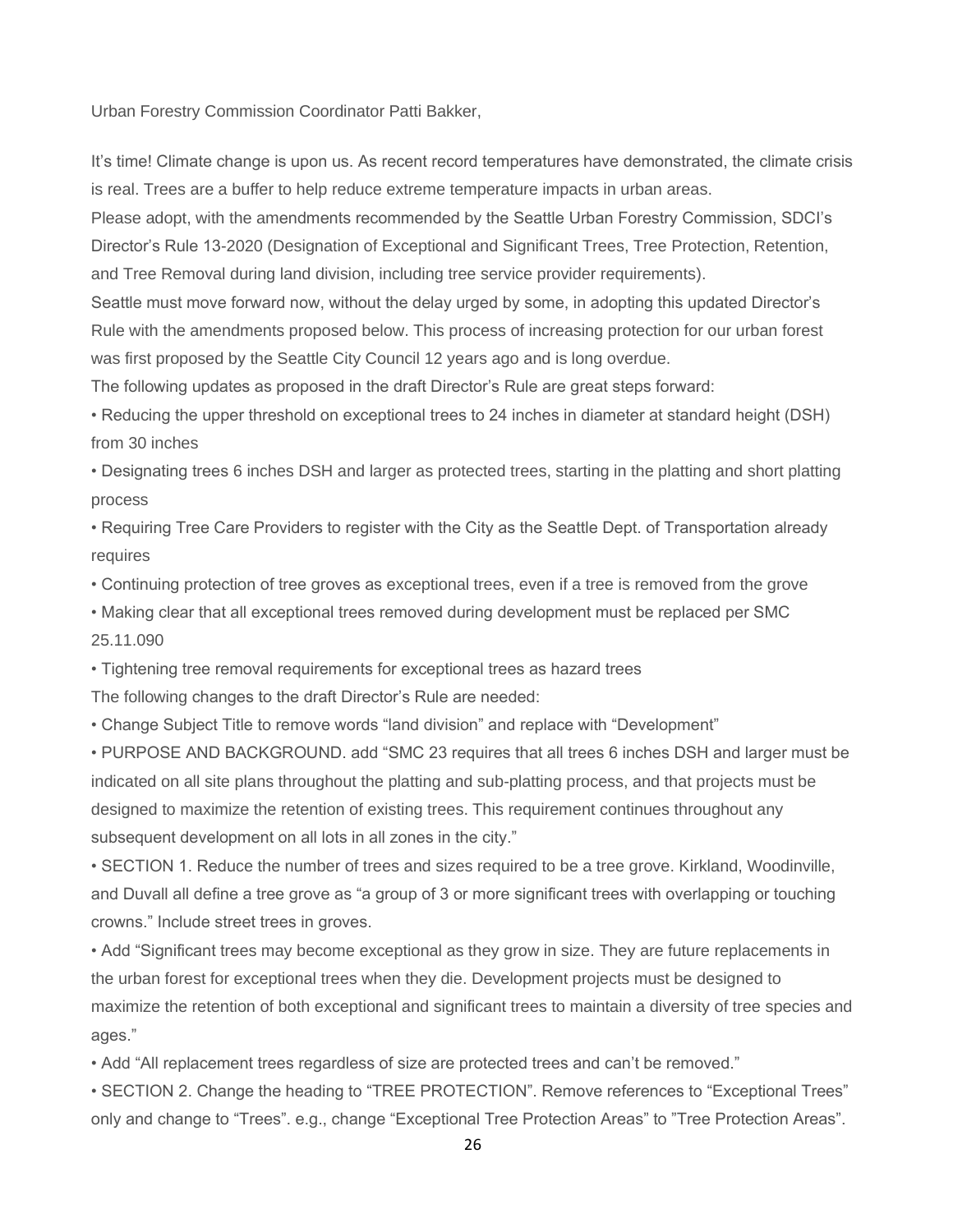• SECTION 4. Add "The Director shall have the authority to allow replacement trees on both public and private property to meet the goals and objectives of race and social justice under Seattle's Equity and Environment Initiative."

• Under SMC 25.11.090 the Director has the authority to require "one or more trees" to be planted as replacement trees for removed exceptional trees during development. The number of trees required should increase with the size of the tree removed, with a goal to achieve equivalent canopy area and volume in 25 years. Any in-lieu fee must also rise as the size of the removed tree increases. The city can not wait 80 years to replace an 80-year-old western red cedar tree and expect to maintain its canopy goals as large exceptional trees are removed during development.

• SECTION 5. SEPA requirements under SMC 25.05.675 N are for protecting special habitats and need to be considered at the beginning of the development process. The language of this SEPA code section should be included in the Director's Rule to be certain that the code is complied with.

• SECTION 6. SDCI should adopt SDOT's registration process and requirements to assist Tree Care Providers in complying with city code and regulations. Reduce the number of citations that will remove a Tree Care Provider from being registered with the city to no more than 2 per year. Require annual registration same as Seattle business licenses require. Require that Tree Care Provider companies have a WA State contractor's license to ensure they have workers' compensation. Require they have a certificate of insurance that lists the city as an additional insured so the city cannot be sued. Require that all jobs either have a certified arborist on the work site or that they have visited the site and officially sign off on the specific work being done.

Thank you for protecting our urban forest.

Kathryn Gardow [kathryn@gardow.com](mailto:kathryn@gardow.com) 5063 Harold Pl NE Seattle, Washington 98105

From: heidi calyxsite.com [<heidi@calyxsite.com>](mailto:heidi@calyxsite.com) **Sent:** Tuesday, July 13, 2021 8:34 PM **To:** Torgelson, Nathan [<Nathan.Torgelson@seattle.gov>](mailto:Nathan.Torgelson@seattle.gov); City Council [<council@seattle.gov>](mailto:council@seattle.gov) **Cc:** heidi calyxsite.com [<heidi@calyxsite.com>](mailto:heidi@calyxsite.com); Nancy Rottle [\(nrottle@uw.edu\)](mailto:nrottle@uw.edu) [<nrottle@uw.edu>](mailto:nrottle@uw.edu); [kwolf@uw.edu](mailto:kwolf@uw.edu) **Subject:** Comments on updates to the City's Tree Ordinance

July 13, 2021 **Updates regarding the City of Seattle's Tree Ordinance Updates- Comments**

**Read and use factual analysis in your work and ensure your staff understands these issues:**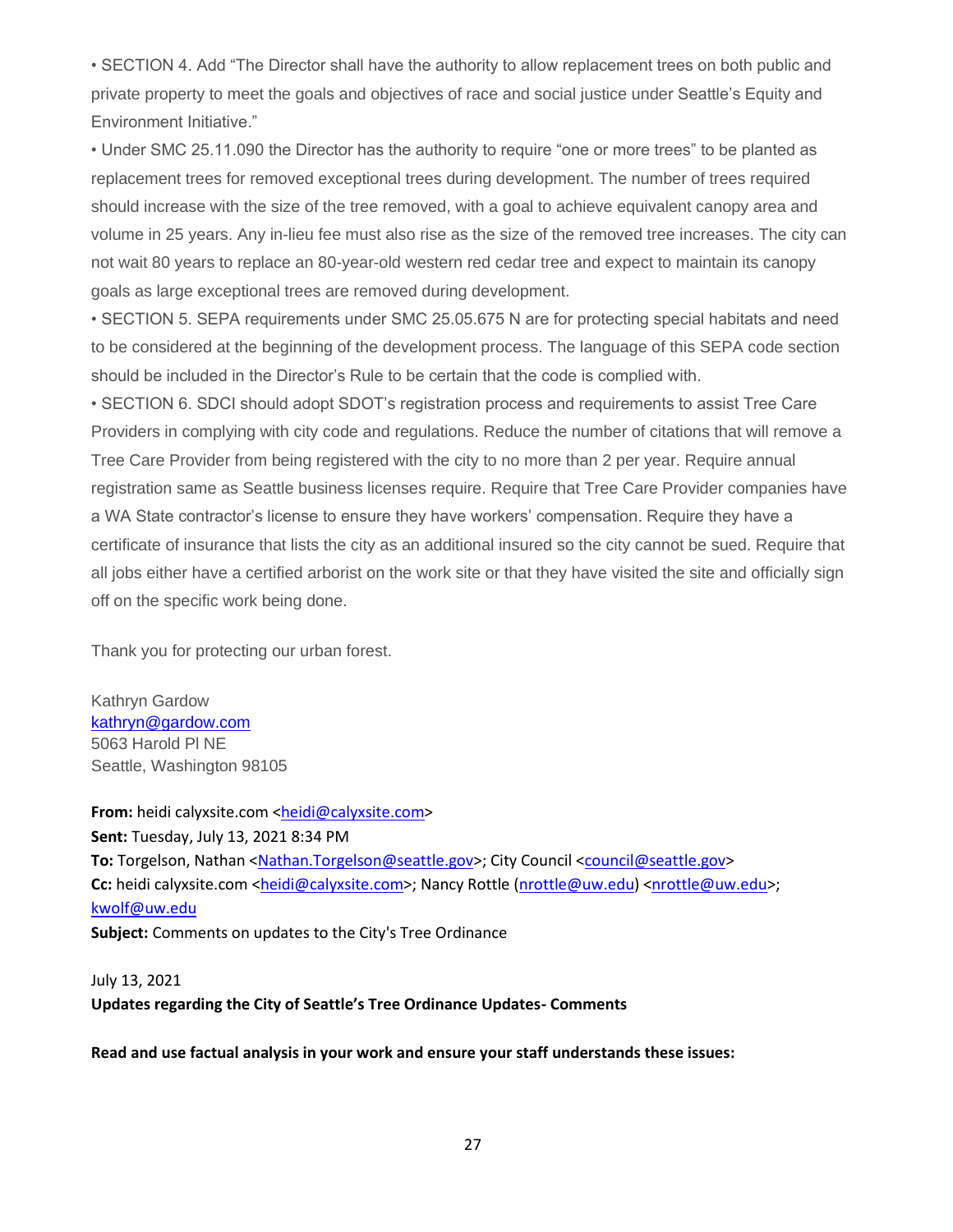[https://www.nytimes.com/interactive/2021/06/30/opinion/environmental-inequity-trees-critical](https://www.nytimes.com/interactive/2021/06/30/opinion/environmental-inequity-trees-critical-infrastructure.html)[infrastructure.html](https://www.nytimes.com/interactive/2021/06/30/opinion/environmental-inequity-trees-critical-infrastructure.html) [https://www.washingtonpost.com/climate-environment/tree-shade-low-income-hot](https://www.washingtonpost.com/climate-environment/tree-shade-low-income-hot-weather/2021/07/09/508193f4-de8e-11eb-b507-697762d090dd_story.html)[weather/2021/07/09/508193f4-de8e-11eb-b507-697762d090dd\\_story.html](https://www.washingtonpost.com/climate-environment/tree-shade-low-income-hot-weather/2021/07/09/508193f4-de8e-11eb-b507-697762d090dd_story.html) [https://kingcounty.gov/elected/executive/constantine/news/release/2021/June/23-heat-mapping](https://kingcounty.gov/elected/executive/constantine/news/release/2021/June/23-heat-mapping-results.aspx)[results.aspx](https://kingcounty.gov/elected/executive/constantine/news/release/2021/June/23-heat-mapping-results.aspx) [https://www.invw.org/2018/04/23/seattle-minorities-shorted-on-tree-canopy-city-study-shows/](https://protect2.fireeye.com/v1/url?k=7efabbf4-216182da-7efa9344-86c89b3c9da5-cda43b543ecc8605&q=1&e=b81c773e-8ca7-4ebc-8824-000e1e16e919&u=https%3A%2F%2Fwww.invw.org%2F2018%2F04%2F23%2Fseattle-minorities-shorted-on-tree-canopy-city-study-shows%2F) [https://seattlemag.com/news-and-features/struggle-save-seattle%E2%80%99s-urban-trees-face](https://protect2.fireeye.com/v1/url?k=19dffdf7-4644c4d9-19dfd547-86c89b3c9da5-59944c045d9e0390&q=1&e=b81c773e-8ca7-4ebc-8824-000e1e16e919&u=https%3A%2F%2Fseattlemag.com%2Fnews-and-features%2Fstruggle-save-seattle%25E2%2580%2599s-urban-trees-face-development)[development](https://protect2.fireeye.com/v1/url?k=19dffdf7-4644c4d9-19dfd547-86c89b3c9da5-59944c045d9e0390&q=1&e=b81c773e-8ca7-4ebc-8824-000e1e16e919&u=https%3A%2F%2Fseattlemag.com%2Fnews-and-features%2Fstruggle-save-seattle%25E2%2580%2599s-urban-trees-face-development) <https://www.epa.gov/heatislands/using-trees-and-vegetation-reduce-heat-islands> [https://www.climate.gov/news-features/event-tracker/astounding-heat-obliterates-all-time-records-across](https://protect2.fireeye.com/v1/url?k=1eb0f0a9-412bc987-1eb0d819-86c89b3c9da5-d226180c84effc4d&q=1&e=b81c773e-8ca7-4ebc-8824-000e1e16e919&u=https%3A%2F%2Fwww.climate.gov%2Fnews-features%2Fevent-tracker%2Fastounding-heat-obliterates-all-time-records-across-pacific-northwest)[pacific-northwest](https://protect2.fireeye.com/v1/url?k=1eb0f0a9-412bc987-1eb0d819-86c89b3c9da5-d226180c84effc4d&q=1&e=b81c773e-8ca7-4ebc-8824-000e1e16e919&u=https%3A%2F%2Fwww.climate.gov%2Fnews-features%2Fevent-tracker%2Fastounding-heat-obliterates-all-time-records-across-pacific-northwest)

Dear Mr. Torgelson and City Council:

We have watched engagement theatre regarding updating Seattle's tree ordinance for far too long. Communities have waited and waited, only to be met with a laundry list of excuses, delays, checking in with yet another community when you already have conducted extensive (sort of) outreach for the Urban Forestry Management Plan late last year.

# **Your failure to act makes you complicit in worsening community health in Seattle.**

The recent heat wave/dome over the Pacific NW promises to return and become a constant companion due to climate change. Seattle ranks very high on the Heat Island Index and all you need to do is drive into a nicely foliated neighborhood to feel and see the temperature drop by at least 10 degrees F. South end neighborhoods have no such luck- they are under canopied while we permit rapaciously clear-cutting what left of it (like Kubota Gardens).

**The Seattle Urban Forestry Commission has been making recommendations to the Mayor and Seattle City Council for the last TEN YEARS.** When the Seattle City Council passed the Mandatory Housing Affordability Ordinance, the[y passed an accompanying resolution](https://protect2.fireeye.com/v1/url?k=425a1ff5-1dc126db-425a3745-86c89b3c9da5-470e8ec9e809a85e&q=1&e=b81c773e-8ca7-4ebc-8824-000e1e16e919&u=https%3A%2F%2Ffriends.urbanforests.org%2F2019%2F04%2F13%2Fseattle-city-council-mha-resolution-section-on-trees%2F) detailing 8 areas that should be considered in an updated tree ordinance. In June the Seattle Urban Forestry Commission provided the Seattle City Council with [a revised draft](https://protect2.fireeye.com/v1/url?k=6c9199c7-330aa0e9-6c91b177-86c89b3c9da5-ad29f3299fd40f44&q=1&e=b81c773e-8ca7-4ebc-8824-000e1e16e919&u=https%3A%2F%2Fwww.dontclearcutseattle.org%2F%23popmake-1005) of the Council's most recent proposal from last year (last paragraph courtesy of Don't Clearcut Seattle).

# **This is what you must do:**

- 1. Transfer responsibility for tree regulations and policies to the Office of Sustainability and Environment and create a cross departmental team where tree retention and health are a primary goal. SDCI's charge is to permit construction and its fees are generated by doing so. We all know this is an outrageous conflict of interest, only matched by one other city in the United States.
- 2. Work with the City to analyze urban forestry and its implications for Environmental Justice. Community advocates have already met a few of your exceptional practitioners to discuss this issue.